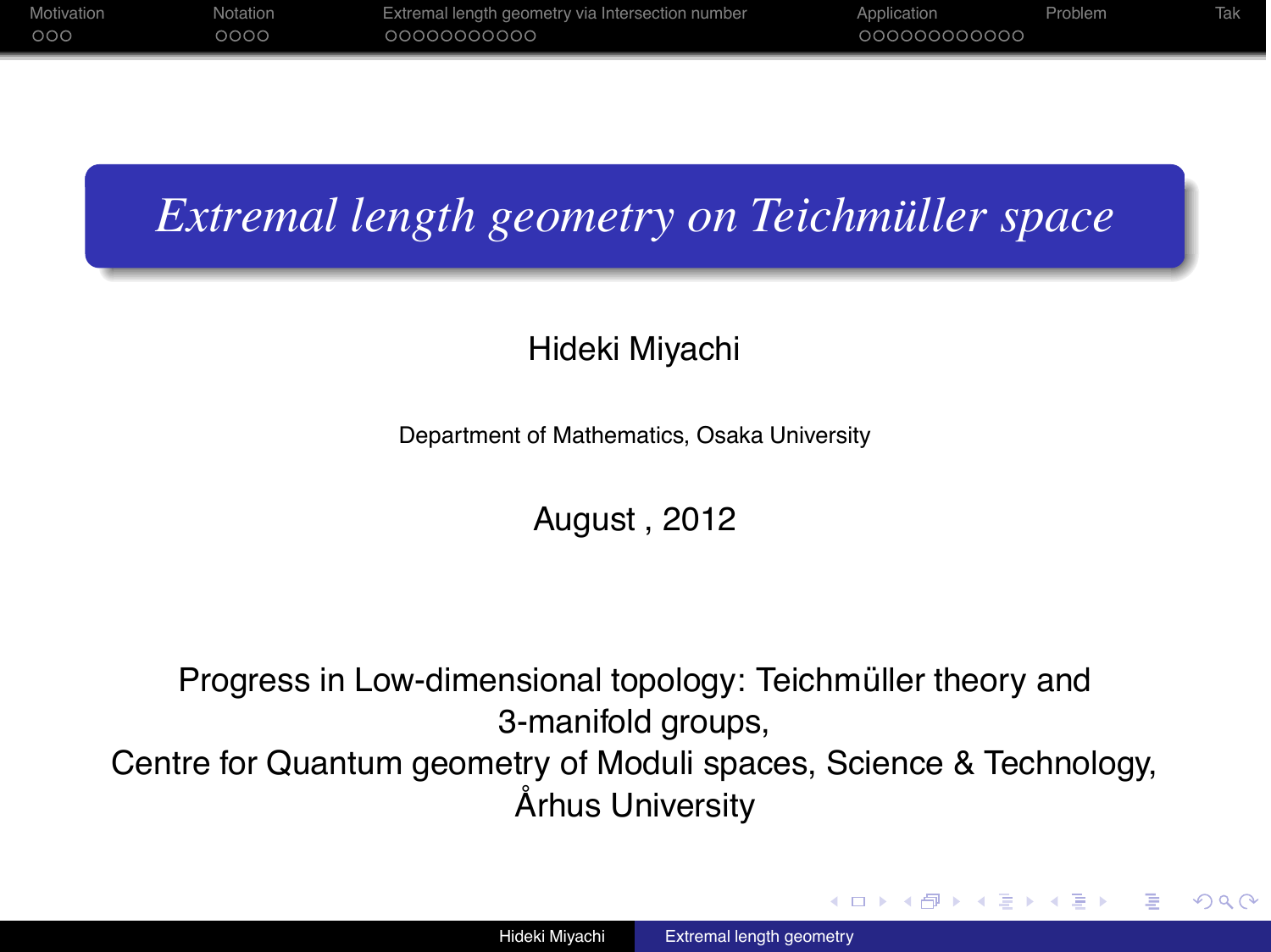| ---        |          |                                                  |              |         |            |
|------------|----------|--------------------------------------------------|--------------|---------|------------|
| 000        | 0000     | 00000000000                                      | 000000000000 |         |            |
| Motivation | Notation | Extremal length geometry via Intersection number | Application  | Problem | <b>Tak</b> |

# Outline

## **6** Motivation

Geometry of Teichmüller space

Extremal length geometry after Kerckhoff, Gardiner and Masur

## **2** Notation

Teichmüller theory Extremal length

## <sup>3</sup> Extremal length geometry via Intersection number

Gardiner-Masur compactification Extremal length geometry via intersection number Hyperboloid model Sketch of the proof of unification

## **4** Application

Characterization of isometries Rigidity theorem Characterization of isometries from Rigidity theorem Sketch of the proof of Rigidity theorem

## **6** Problem

∢ ロ ▶ ∢ 何 ▶ ∢ ヨ ▶ ∢ ヨ ▶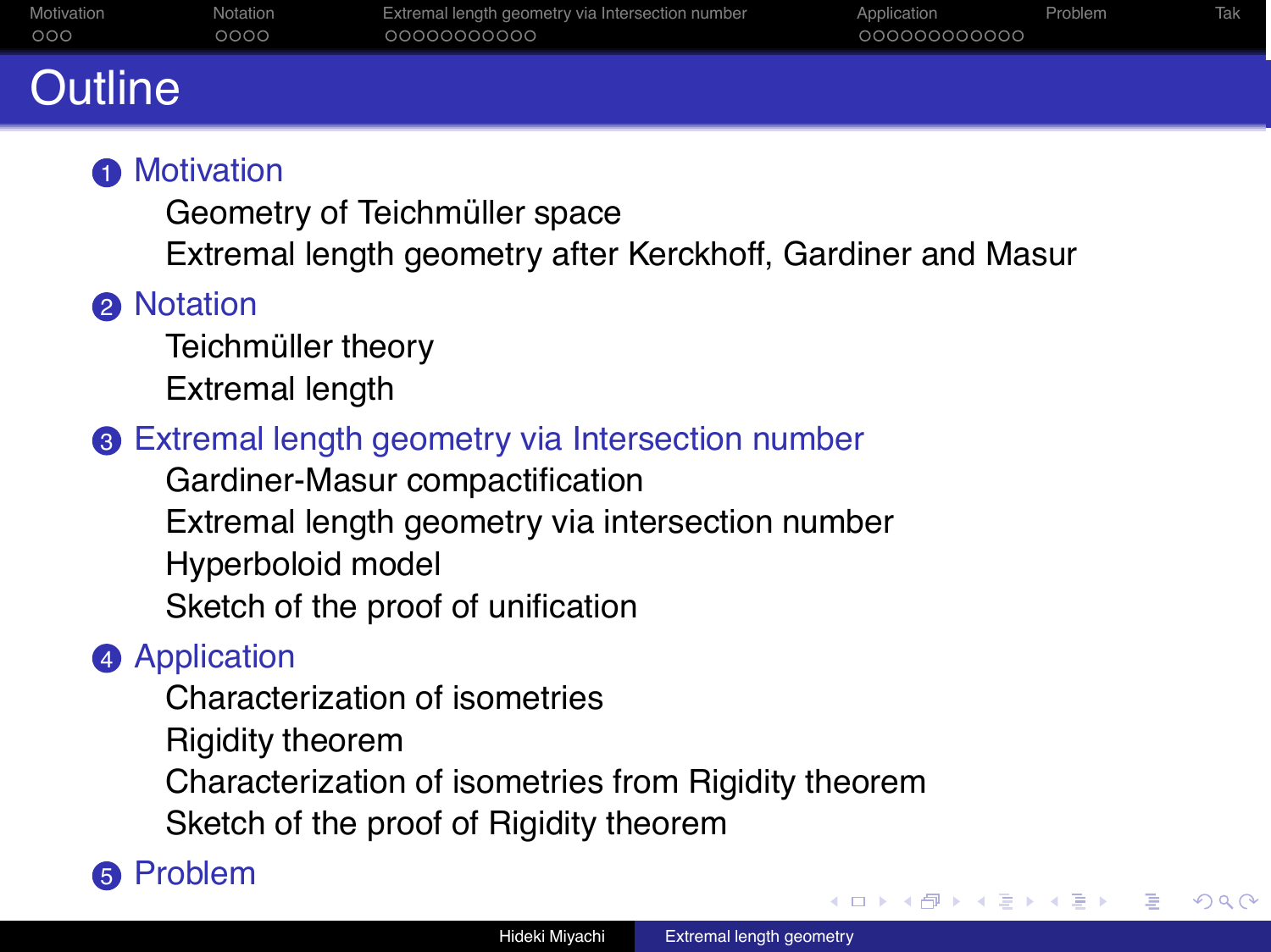|              | Coometrus on Tojohmiller ongoo |                                                  |              |         |     |  |  |  |  |  |
|--------------|--------------------------------|--------------------------------------------------|--------------|---------|-----|--|--|--|--|--|
| $\bullet$ 00 | റററെ                           | 00000000000                                      | 000000000000 |         |     |  |  |  |  |  |
| Motivation   | Notation                       | Extremal length geometry via Intersection number | Application  | Problem | Tak |  |  |  |  |  |

Geometry on Teichmuller space

The geometry of the Teichmüller space in terms of the Teichmüller distance is well-studied.

- (Teichmüller) Teichmüller space with the Teichmüller distance is complete and uniquely geodesic.
- (Royden) The Teichmüller distance is a Finsler distance, and coincides with the Kobayashi distance under the natural complex structure.

The geometry of the Teichmüller distance is also studied as metric space.

- (Masur) The Teichmüller space is not negatively curved in the sense of Busemann. Expecially, it is not a CAT(0)-space.
- (Masur-Wolf, McCauthy-Papadopoulos, Ivanov) The Teichmüller space is not Gromov hyperbolic.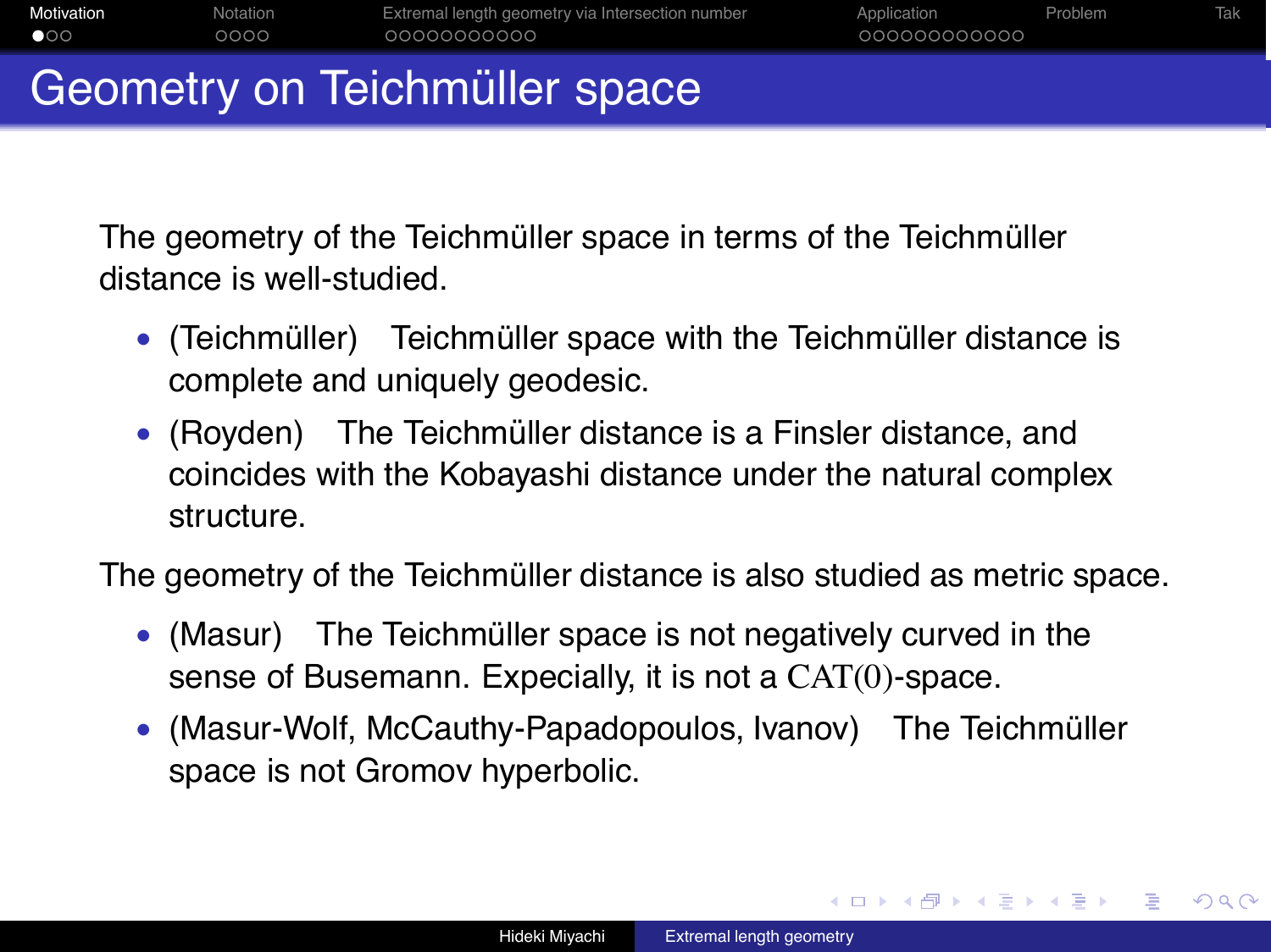| Motivation | Notation | Extremal length geometry via Intersection number | Application  | Problem |  |
|------------|----------|--------------------------------------------------|--------------|---------|--|
| ு          | 2000     | 00000000000                                      | 000000000000 |         |  |

#### Extremal length geometry after Kerckhoff, Gardiner and Masur

- S. Kerckhoff studies asymptotic geometry on extremal length of simple closed curves.
- Kerckhoff found an excellent formula on the Teichmüller distance, which tells us that the Teichmüller distance is represented by the ratio of the extremal length.
- "Extremal length geometry on the Teichmüller space" is nothing but the geometry on Teichmüller space via extremal length.

However, from Kerckhoff's formula, we often call the geometry on the Teichmuller distance the extremel length geometry.

つへへ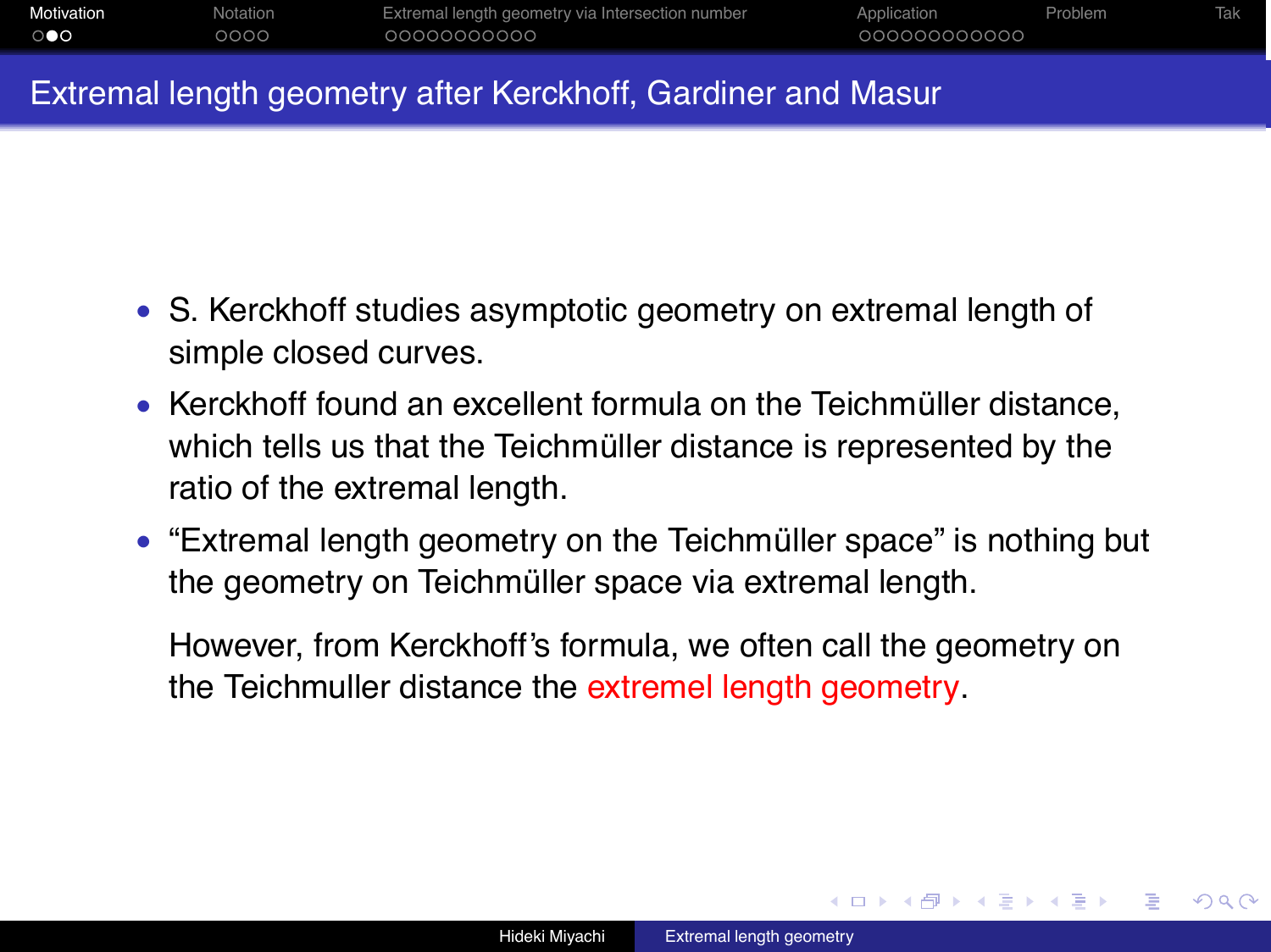| Motivation  | Notation | Extremal length geometry via Intersection number | Application  | <b>Problem</b> | Tak |
|-------------|----------|--------------------------------------------------|--------------|----------------|-----|
| $\circ$ 000 | 0000     | 00000000000                                      | 000000000000 |                |     |
|             |          |                                                  |              |                |     |

#### Extremal length geometry after Kerckhoff, Gardiner and Masur

• F. Gardiner and H. Masur formulated a "natural" compactification for the extremal length geometry of the Teichmüller space by assembling asymptotic behavior of the extremal lengths of simple closed curves, which we call the Gardiner-Masur compactification.

Our naive questions of this study are

- (1) How natural?
- $(2)$  What can we know about the geometry of the Teichmüller distance from the compactification?

To answer these questions, we attempt to develop

"Thurston theory on extremal length geometry"

Namely, we will discuss extremal length geometry on Teichmüller space via intersection number.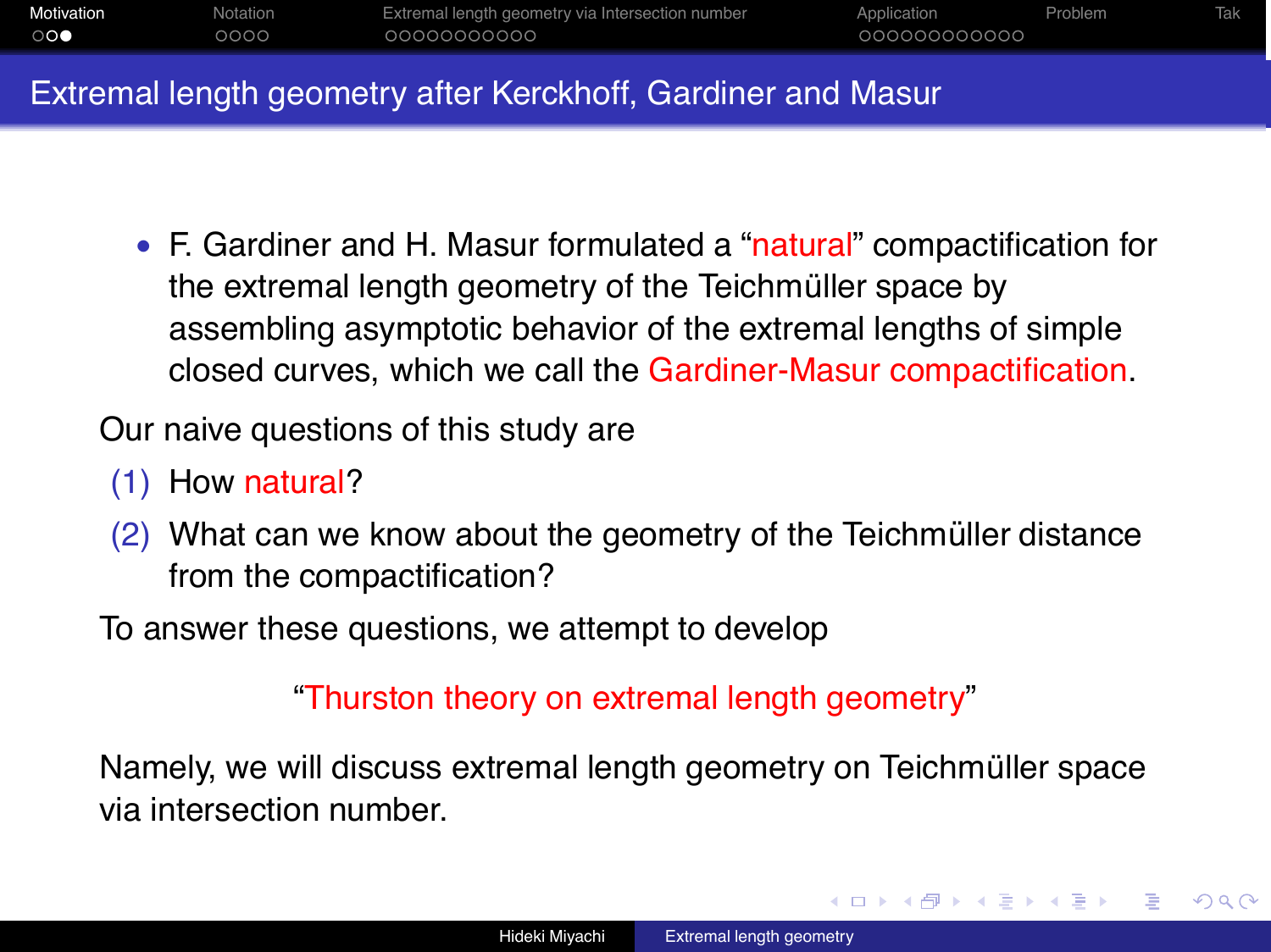| Motivation | Notation | Extremal length geometry via Intersection number | Application  | Problem |  |
|------------|----------|--------------------------------------------------|--------------|---------|--|
| 000        | ●○○○     | 00000000000                                      | 000000000000 |         |  |

# Teichmüller theory

Let  $T_{g,m}$  be the Teichmüller space of Riemann surfaces of type  $(g, m)$  with 2*g* − 2 + *m* > 0. Namely,

$$
T_{g,m} = \{(Y,f) \mid f : X \to Y \text{ qc}\} / \sim
$$

where *X* is a base Riemann surface. Two marked Riemann surfaces  $(Y_1, f_1)$  and  $(Y_2, f_2)$  are equivalent if there is a conformal mapping  $h: Y_1 \rightarrow Y_2$  such that  $h \circ f_1$  is homotopic to  $f_2$ .



The Teichmüller distance is a distance on  $T_{g,m}$  defined by

$$
d_T((Y_1, f_1), (Y_2, f_2)) = \frac{1}{2} \log \inf\{K(h) \mid h \text{ qc homotipic to } f_2^{-1} \circ f_1\}
$$

 $\Omega$ 

where *K*(*h*) is the maximal dilatation of *h*.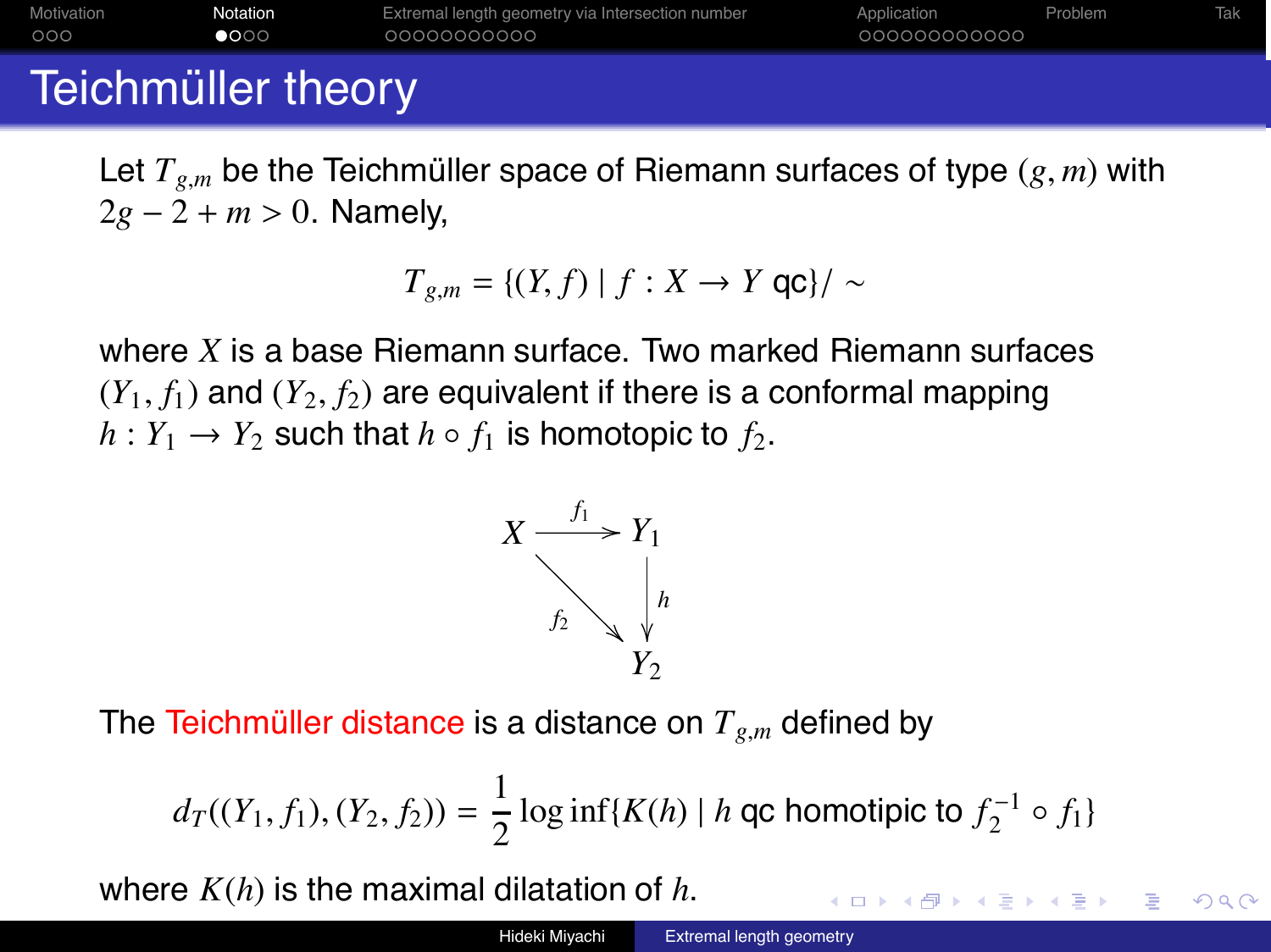Motivation **Notation** Extremal length geometry via Intersection number Application Problem Tak nnn  $0000$ nnnnnnn

The space of measured foliations

Let  $S$  be the set of homotopy classes of non-trivial and non-peripheral simple closed curved on *X*. We consider the embedding

$$
\mathbb{R}_{+} \otimes S \ni t\alpha \mapsto [S \ni \beta \mapsto t \ i(\beta, \alpha)] \in \mathbb{R}_{+}^{S},
$$

where  $\mathbb{R} = \{t \in \mathbb{R} \mid t \geq 0\}$ . Then, the closure  $\mathcal{MF} \subset \mathbb{R}_+^{\mathcal{S}}$  of the image is called the space of measured foliations. The quotient space

$$
\mathcal{PMF} = (\mathcal{MF} - \{0\}) / \mathbb{R}_+ \subset P \mathbb{R}^S = (\mathbb{R}_+^S - \{0\}) / \mathbb{R}_{>0}
$$

under the action  $\mathbb{R}_{>0}\times\mathbb{R}^{\mathcal{S}}_{+}\ni(t, F)\rightarrow tF\in\mathbb{R}^{\mathcal{S}}_{+}$  is called the space of projective measured foliations. It is known the following (Thurston).

- MF is homeomorphic to R<sup>6</sup>*g*−6+2*m*.
- PMF is homeomorphic to *S* <sup>6</sup>*g*−7+2*m*.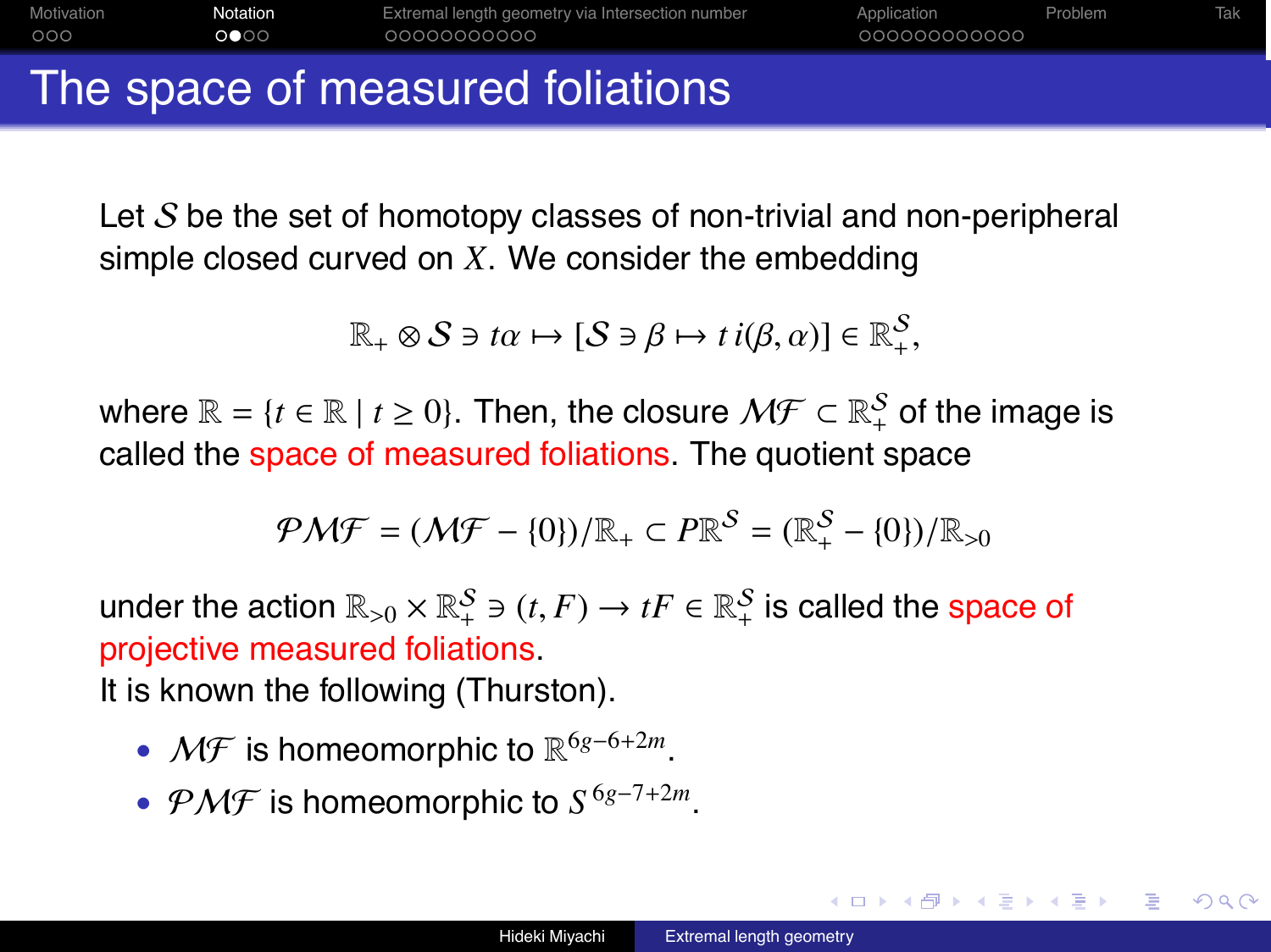| 000                    | റററെ | 00000000000 | 000000000000 |  |
|------------------------|------|-------------|--------------|--|
| <b>Extremal length</b> |      |             |              |  |

Let  $\alpha \in S$ . The extremal length of  $\alpha$  on  $y = (Y, f) \in T_{g,m}$  is defined by

 $Ext_v(\alpha) = \inf \{1/Mod(A) \mid \text{the core of } A \text{ is homotopic to } f(\alpha)\}\$ 

where

$$
Mod(A) = \frac{1}{2\pi} \log r
$$

when  $A \cong \{1 < |z| < r\}.$ 



 $\blacksquare$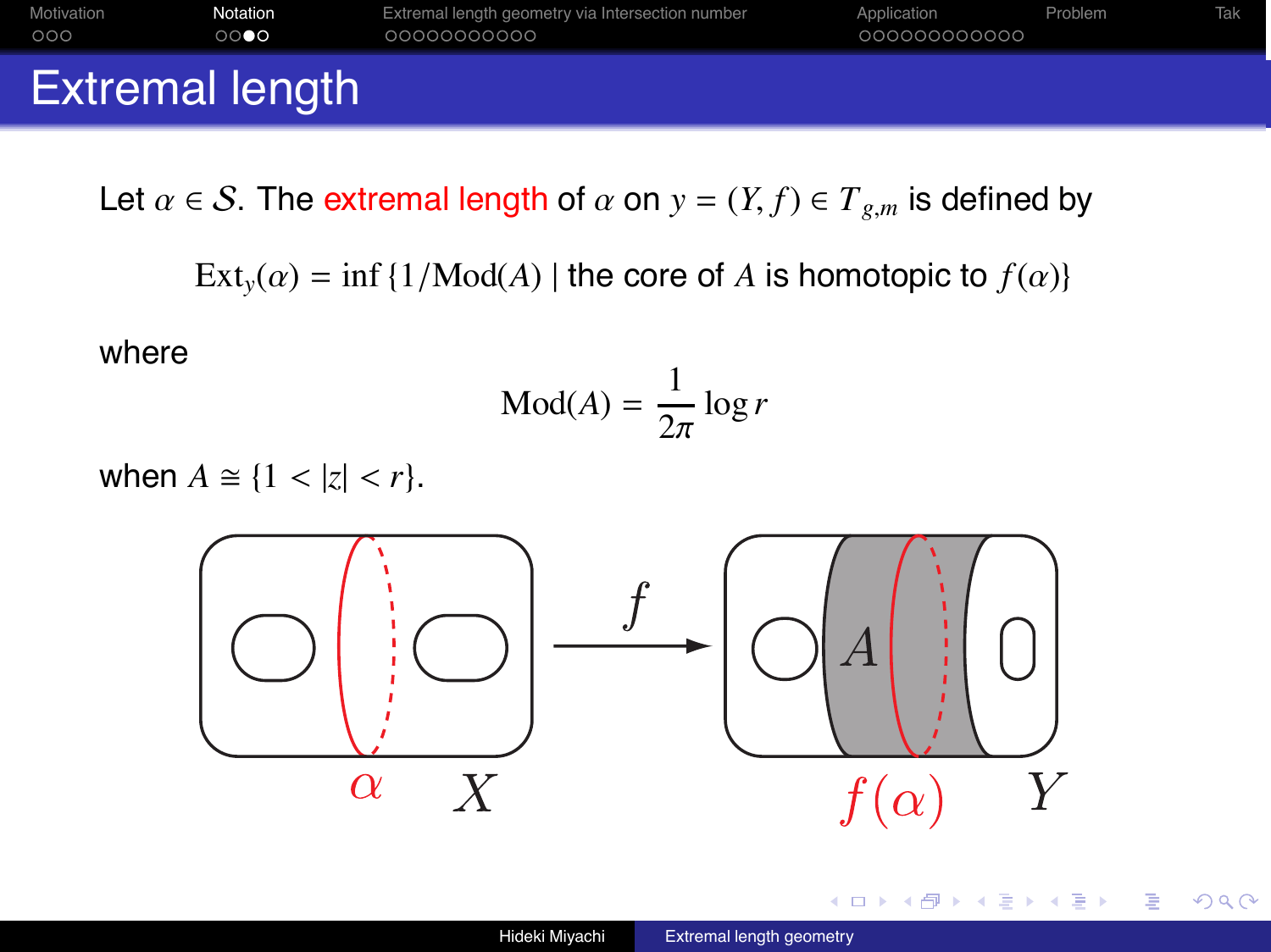| Motivation | Notation | Extremal length geometry via Intersection number | Application  | <b>Problem</b> |  |
|------------|----------|--------------------------------------------------|--------------|----------------|--|
| 000        | ററെ      | 00000000000                                      | 000000000000 |                |  |

# Properties of extremal length and Kerckhoff's formula

• Kerckhoff showed that

$$
\mathbb{R}_{+} \otimes S \ni t\alpha \mapsto \text{Ext}_{y}(t\alpha) := t^{2} \text{Ext}_{y}(\alpha)
$$

extends continuously on  $M\mathcal{F}$ .

• The extremal length has the distortion property.

$$
e^{-2d_T(y_1,y_2)}\text{Ext}_{y_1}(F) \le \text{Ext}_{y_2}(F) \le e^{2d_T(y_1,y_2)}\text{Ext}_{y_1}(F)
$$

for  $F \in \mathcal{MF}$  and  $y_1, y_2 \in T_{g,m}$ .

### Theorem 1 (Kerckhoff's formula)

The Teichmüller distance is represented by the ratio of the extremal length:

$$
d_T(y_1, y_2) = \frac{1}{2} \log \sup_{\alpha \in \mathcal{S}} \frac{\text{Ext}_{y_1}(\alpha)}{\text{Ext}_{y_2}(\alpha)}.
$$

B

∢ ロ ▶ ( 何 ) ( ミ ) ( ミ )

 $QQ$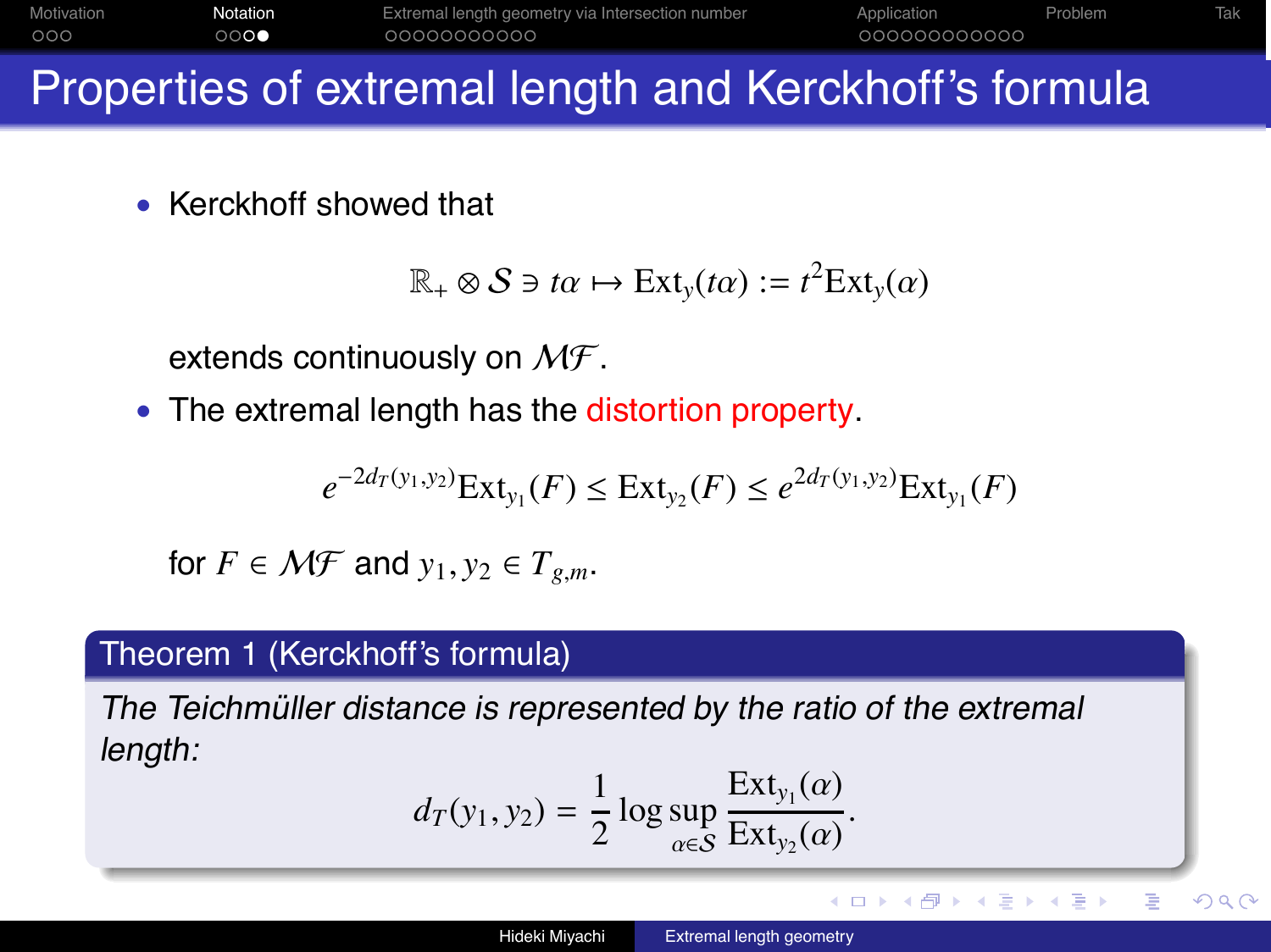| Motivation | Notation | Extremal length geometry via Intersection number | Application  | Problem <sup>®</sup> | Tak |
|------------|----------|--------------------------------------------------|--------------|----------------------|-----|
| 000        | 0000     | $\bullet$ 0000000000                             | 000000000000 |                      |     |
|            |          |                                                  |              |                      |     |

# Gardiner-Masur compactification

Consider a mapping

$$
\Phi_{GM}:T_{g,m}\ni y\mapsto [\mathcal{S}\ni\alpha\mapsto \text{Ext}_y(\alpha)^{1/2}]\in P\mathbb{R}^\mathcal{S}_+.
$$

Kerckhoff's formula asserts that Φ*GM* is injective:

Suppose  $\Phi_{GM}(y_1) = \Phi_{GM}(y_2)$ . Then, there is a constant  $c > 0$  such that  $Ext_{v_2}(\alpha) = cExt_{v_1}(\alpha)$  for all  $\alpha \in S$ . Hence, we have

$$
\frac{1}{2}\log c = \frac{1}{2}\log \sup_{\alpha \in S} \frac{\text{Ext}_{y_2}(\alpha)}{\text{Ext}_{y_1}(\alpha)}
$$

$$
= d_T(y_2, y_1) = d_T(y_1, y_2)
$$

$$
= \frac{1}{2}\log \sup_{\alpha \in S} \frac{\text{Ext}_{y_1}(\alpha)}{\text{Ext}_{y_2}(\alpha)} = -\frac{1}{2}\log c,
$$

and hence  $c = 1$ . This means that  $d_T(v_1, v_2) = 0$  and  $v_1 = v_2$ .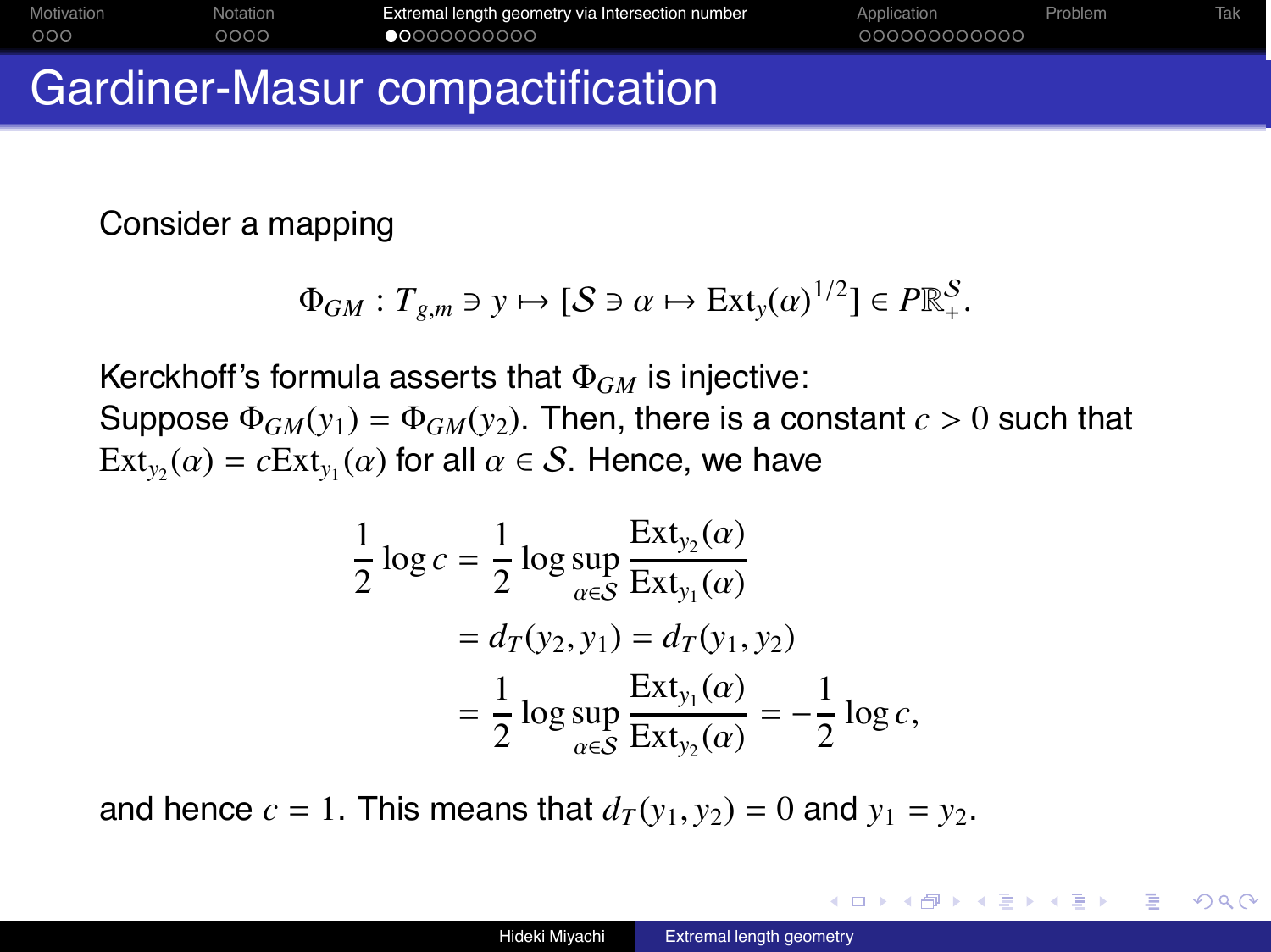|            |          | . A consider the Miller company of the set of the set of the set of the set of the set of the set of the set of |              |         |     |
|------------|----------|-----------------------------------------------------------------------------------------------------------------|--------------|---------|-----|
| 000        | ററററ     | 00000000000                                                                                                     | 000000000000 |         |     |
| Motivation | Notation | Extremal length geometry via Intersection number                                                                | Application  | Problem | Tak |

## Gardiner-Masur compactification

Gardiner and Masur showed that the closure of the image

$$
\mathrm{cl}_{GM}(T_{g,m}) := \overline{\Phi_{GM}(T_{g,m})} \subset P \mathbb{R}^{\mathcal{S}}_+
$$

is compact. This compactification of  $T_{g,m}$  is called the Gardiner-Masur compactification. We call the boundary

$$
\partial_{GM}T_{g,m}=\mathrm{cl}_{GM}(T_{g,m})-\Phi_{GM}(T_{g,m})
$$

the Gardiner-Masur boundary.

The following is a fundamental observation due to Gardiner and Masur.

•  $\mathcal{PMF} \subset \partial_{GM} T_{g,m}$  as subsets of  $P \mathbb{R}^S_+$ . If  $3g - 3 + m \geq 2$ ,  $\mathcal{PMF}$  is a proper subset of ∂*GMTg*,*m*.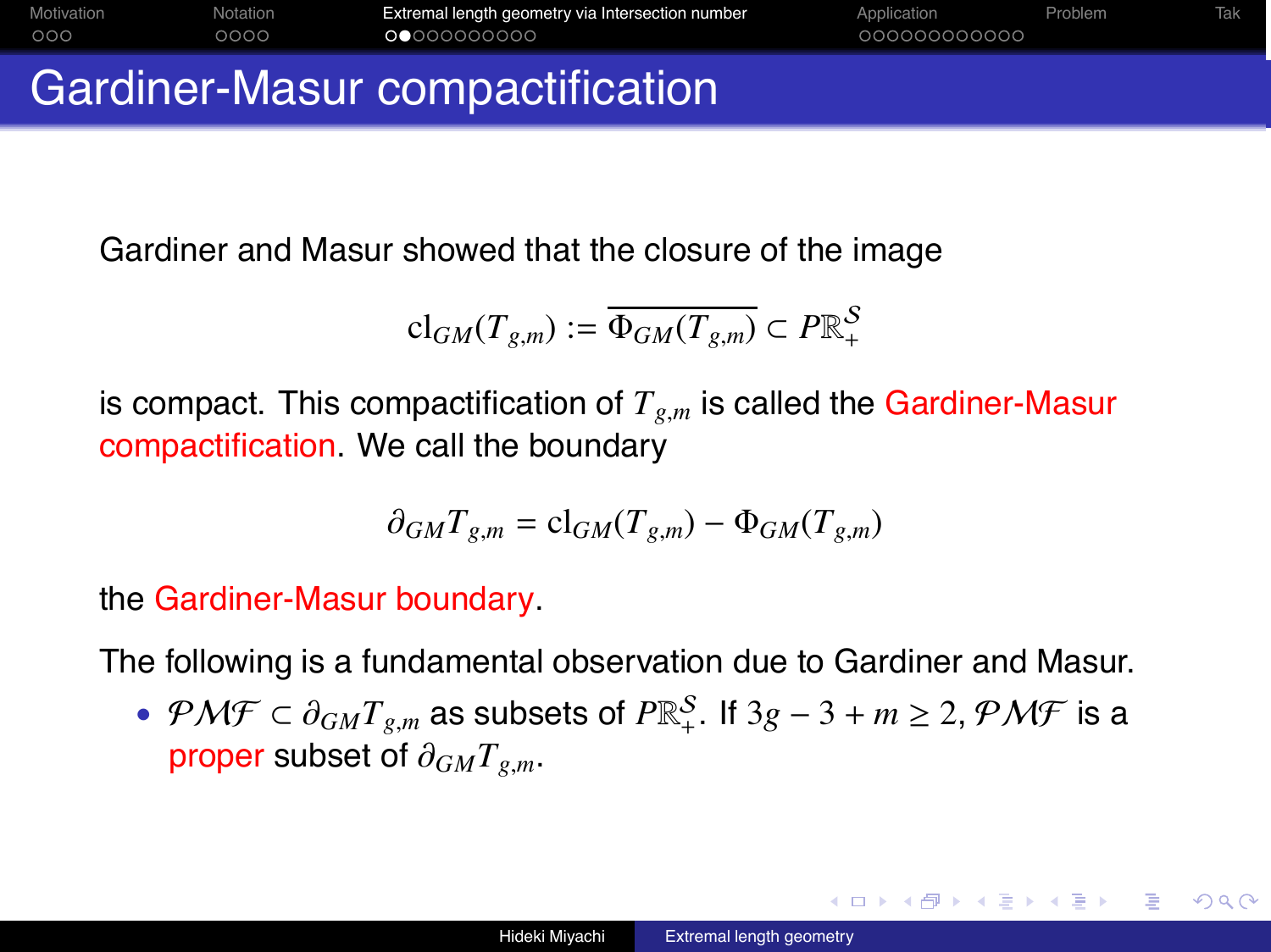| Motivation | Notation | Extremal length geometry via Intersection number | Application  | Problem |  |
|------------|----------|--------------------------------------------------|--------------|---------|--|
| 000        | 2000     | 00000000000                                      | 000000000000 |         |  |

## Extremal length geometry via intersection number

Consider cones

$$
C_{GM} = \text{proj}^{-1}(\text{cl}_{GM}(T_{g,m})) \cup \{0\} \subset \mathbb{R}_+^S
$$
  

$$
\mathcal{T}_{GM} = \text{proj}^{-1}(\Phi_{GM}(T_{g,m})) \cup \{0\} \subset \mathbb{R}_+^S
$$
  

$$
\tilde{\partial}_{GM} = \text{proj}^{-1}(\partial_{GM}T_{g,m}) \cup \{0\} \subset \mathbb{R}_+^S
$$

where  $\text{proj}\colon \mathbb{R}_+^{\mathcal{S}}-\{0\}\to P\mathbb{R}_+^{\mathcal{S}}$  is the projection. Notice that  $\mathcal{MF}\subset \tilde{\partial}_{GM}$ since  $\mathcal{PMF} \subset \partial_{GM} T_{\varrho,m}$ .

The Gardiner-Masur embedding

$$
\Phi_{GM}\colon T_{g,m}\ni y\mapsto [\mathcal{S}\ni\alpha\mapsto \text{Ext}_y(\alpha)^{1/2}]\in\Phi_{GM}(T_{g,m})\subset P\mathbb{R}^{\mathcal{S}}_+
$$

has a canonical lift

$$
\tilde{\Phi}_{GM}\colon T_{g,m}\ni y\mapsto [\mathcal{S}\ni\alpha\mapsto \text{Ext}_y(\alpha)^{1/2}]\in C_{GM}\subset\mathbb{R}^{\mathcal{S}}_+.
$$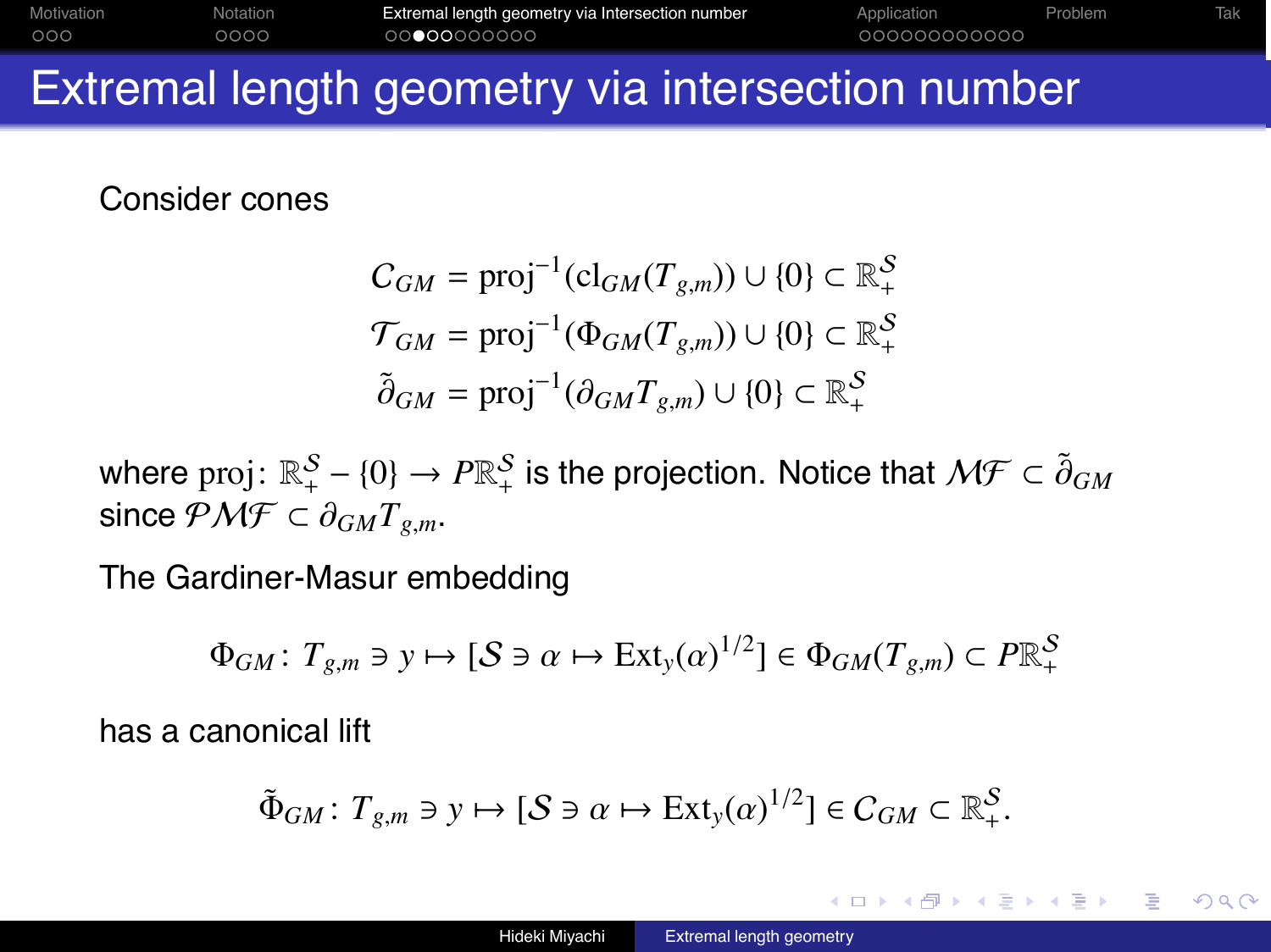| Motivation<br>000 | Notation<br>0000 | Extremal length geometry via Intersection number<br>00000000000 | Application<br>000000000000 | Problem | Tak |
|-------------------|------------------|-----------------------------------------------------------------|-----------------------------|---------|-----|
| Cones             |                  |                                                                 |                             |         |     |



(ロトス部) (連トス重) (

唐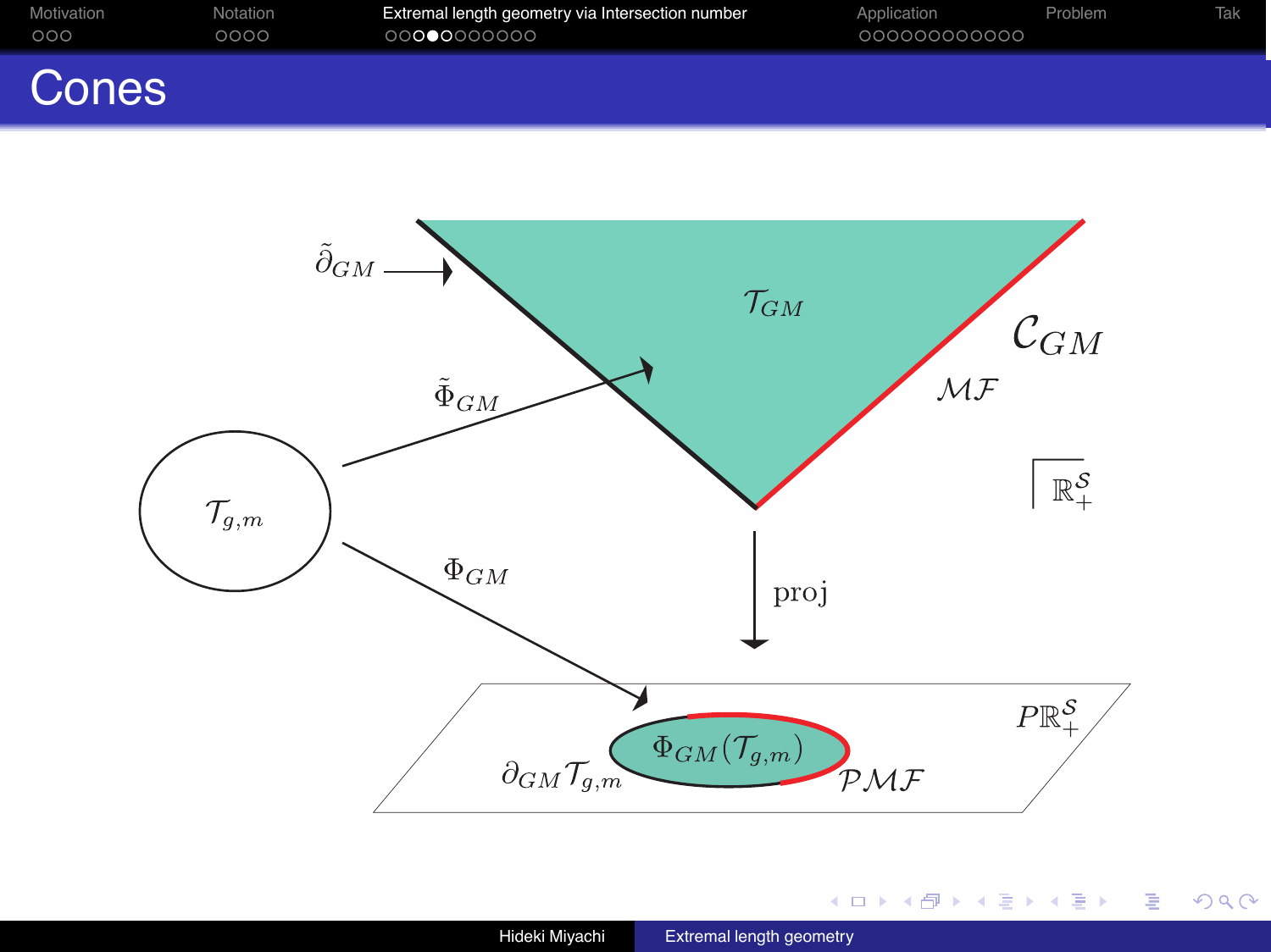| Motivation | Notation | Extremal length geometry via Intersection number | Application  | Problem |  |
|------------|----------|--------------------------------------------------|--------------|---------|--|
| 000        | 0000     | 00000000000                                      | 000000000000 |         |  |

#### Theorem 2 (Unification of extremal length geometry)

There is <sup>a</sup> unique continuous function

 $i(\cdot, \cdot): C_{GM} \times C_{GM} \rightarrow \mathbb{R}$ 

with the following properties.

(i) For any 
$$
y \in T_{g,m}
$$
 and  $\alpha \in S$ ,

$$
i(\tilde{\Phi}_{GM}(y),\alpha) = \text{Ext}_y(\alpha)^{1/2} \quad \text{for all } \alpha \in \mathcal{S}.
$$

- (ii) For  $a, b \in C_{GM}$  and  $t, s \ge 0$ ,  $i(ta, sb) = ts i(b, a)$ .
- (iii) For any  $y, z \in T_{g,m}$ ,

$$
i(\tilde{\Phi}_{GM}(y), \tilde{\Phi}_{GM}(z)) = \exp(d_T(y, z)).
$$

In particular, we have  $i(\Phi_{GM}(y), \Phi_{GM}(y)) = 1$  for  $y \in T_{g,m}$ .

 $(iv)$  For *F*, *G* ∈ *MF* ⊂  $C_{GM}$ , the value *i*(*F*, *G*) is equal to the (original) geometric intersection number *F* and *G*

**≮ロト (母) (ヨ) (ヨ)** 

B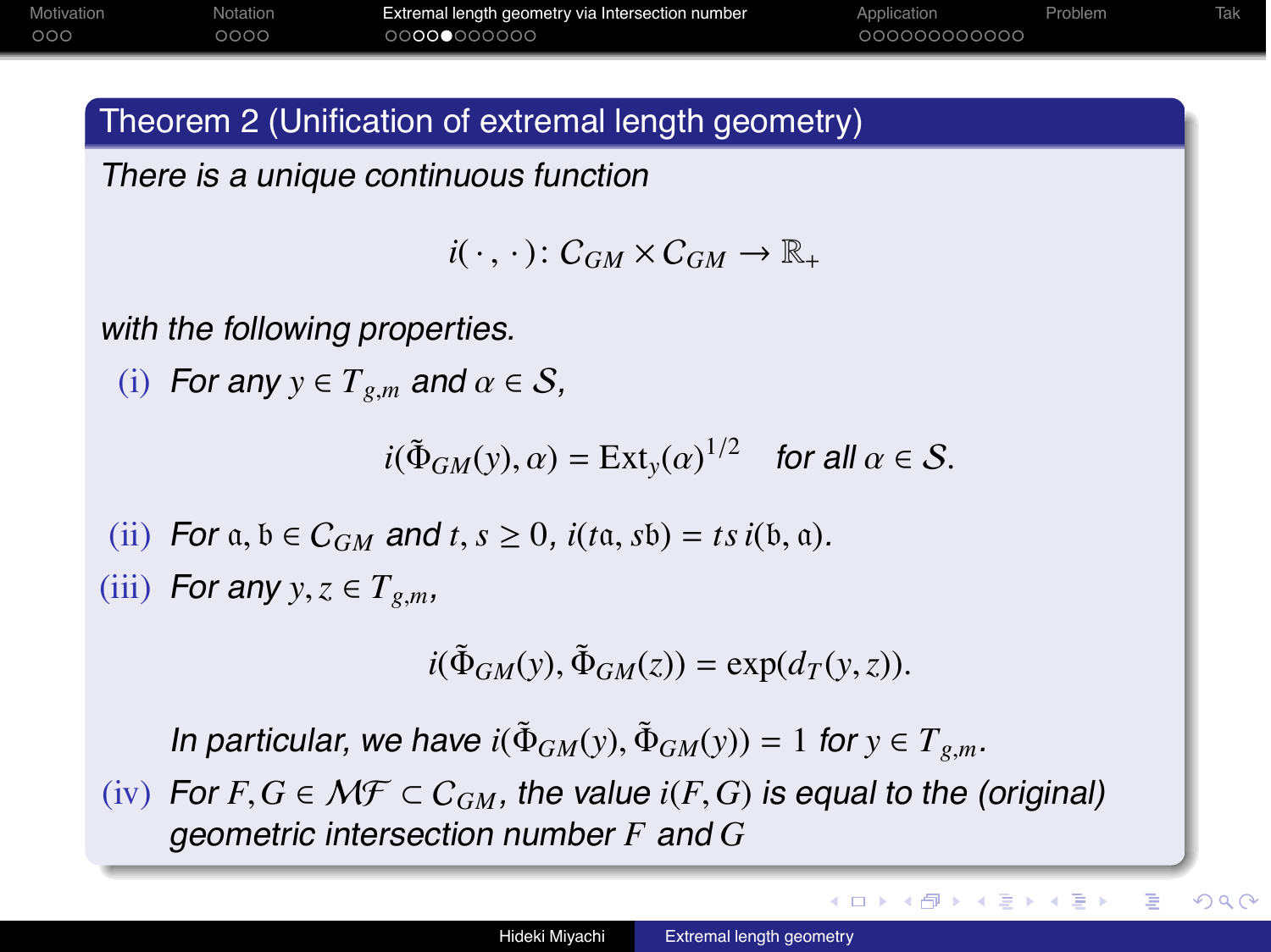| Motivation | Notation | Extremal length geometry via Intersection number | Application  | Problem | Tak |
|------------|----------|--------------------------------------------------|--------------|---------|-----|
| 000        | 0000     | 00000000000                                      | 000000000000 |         |     |
|            |          |                                                  |              |         |     |

# Cones and Hyperbolid model





From this picture, our hyperboloid model might be expected to be a kind of a counter part of the Bonahon's realization of Teichmüller space into the space of geodesic currents. イロト イ押 トイヨ トイヨト B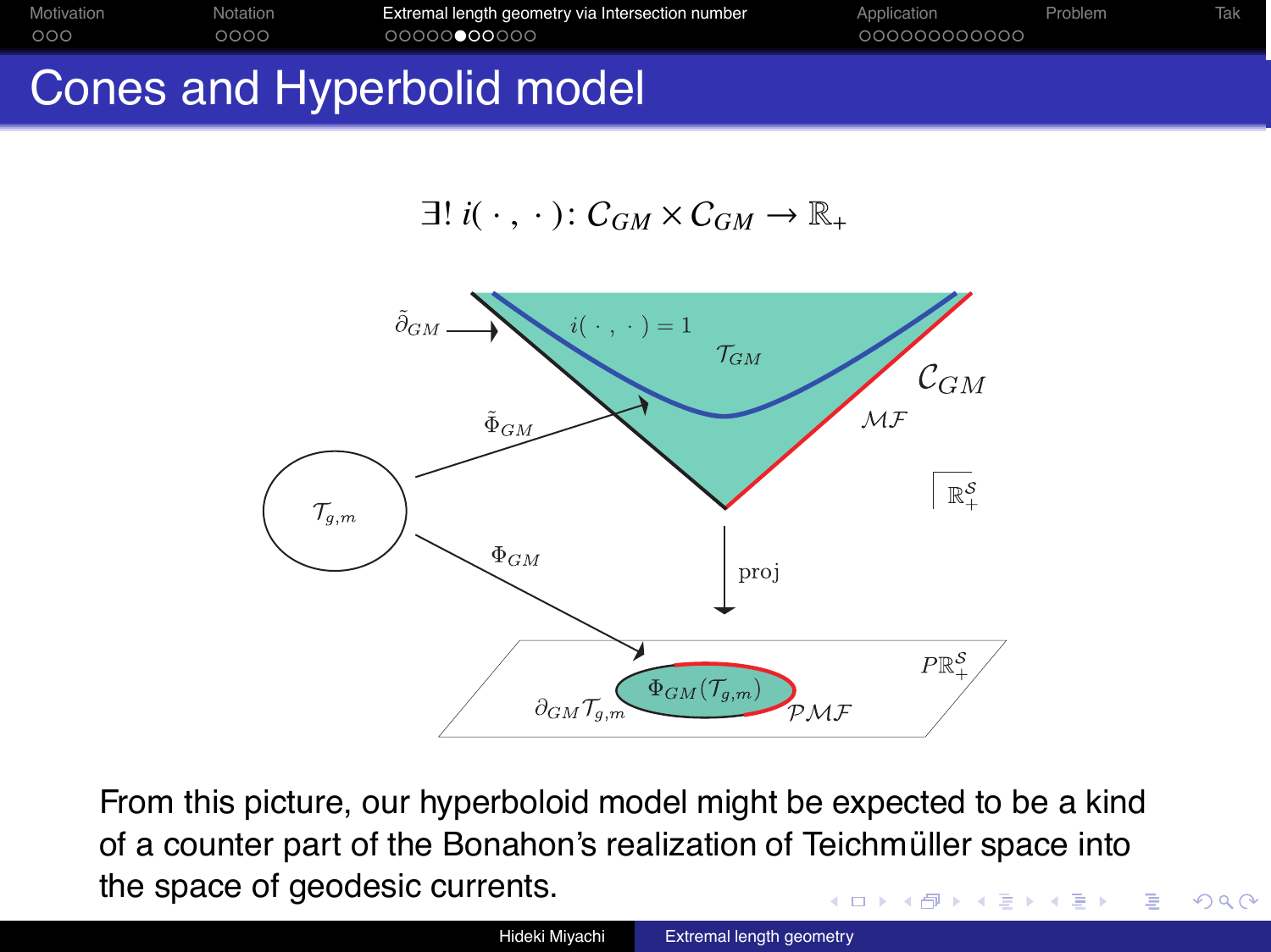| Motivation | Notation | Extremal length geometry via Intersection number | Application  | Problem |  |
|------------|----------|--------------------------------------------------|--------------|---------|--|
| 000        | 0000     | 00000000000                                      | 000000000000 |         |  |
|            |          |                                                  |              |         |  |

Fix  $x_0 \in T_{g,m}$ . We define a mapping

$$
\tilde{\Psi}_{GM}\colon T_{g,m}\ni y\mapsto [\mathcal{S}\ni\alpha\mapsto \mathcal{E}_y(\alpha)]\in C_{GM}\subset\mathbb{R}_+^{\mathcal{S}}
$$

where  $K_y = \exp(2d_T(x_0, y))$  and  $\mathcal{E}_y(F) = (\text{Ext}_y(F)/K_y)^{1/2}$ . By definition, proj  $\circ \tilde{\Psi}_{GM} = \Phi_{GM}$  on  $T_{g,m}$ .

### Theorem 3 (Embedding with basepoint)

The embedding  $\Psi_{GM}$  extends homeomorphically to  $\text{cl}_{GM}(T_{g,m})$  onto its image.

#### Notice that

$$
i(\tilde{\Psi}_{GM}(y_1), \tilde{\Psi}_{GM}(y_2)) = i\left(K_{y_1}^{-1/2}\tilde{\Phi}_{GM}(y_1), K_{y_2}^{-1/2}\tilde{\Phi}_{GM}(y_2)\right)
$$
  
=  $\exp(-d_T(x_0, y_1) - d_T(x_0, y_2) + d_T(y_1, y_2))$   
=  $\exp(-2\langle y_1 | y_2 \rangle_{x_0}).$ 

where

$$
\langle y_1 | y_2 \rangle_{x_0} = \frac{1}{2} (d_T(x_0, y_1) + d_T(x_0, y_2) - d_T(y_1, y_2))
$$

is the Gromov product.

 $\eta$ an G.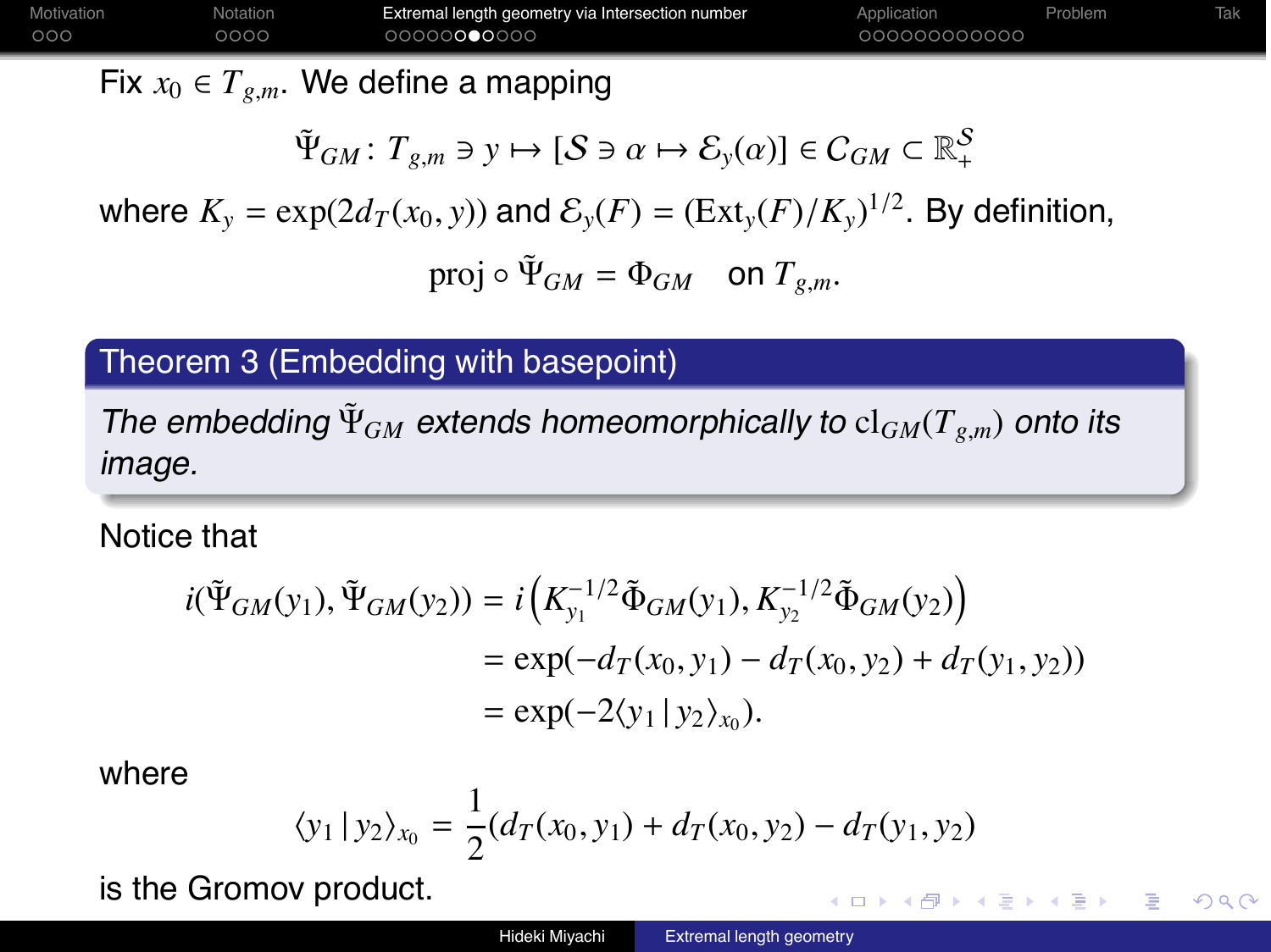| Motivation | Notation | Extremal length geometry via Intersection number | Application  | Problem |  |
|------------|----------|--------------------------------------------------|--------------|---------|--|
| .000       | 0000     | 00000000000                                      | 000000000000 |         |  |

Since  $\tilde{\Psi}_{GM}$  admits a continuous extension to  $cl_{GM}(T_{g,m})$ , we have the following.

Corollary 4 (Extension of the Gromov product)

For any  $x_0 \in T_{g,m}$ , the Gromov product

 $\langle \cdot | \cdot \rangle_{x_0} : T_{\varrho,m} \times T_{\varrho,m} \to \mathbb{R}_+$ 

extends continuously to  $cl_{GM}(T_{g,m}) \times cl_{GM}(T_{g,m})$  with values in  $\mathbb{R}_+ \cup \{\infty\}.$ 

Moreover, we can see that

$$
\exp(-2\langle [F] | [G] \rangle_{x_0}) = \frac{i(F, G)}{\operatorname{Ext}_{x_0}(F)^{1/2} \operatorname{Ext}_{x_0}(G)^{1/2}}
$$

where  $[F]$ ,  $[G] \in \mathcal{PMF} \subset \partial_{GM} T_{g,m}$ .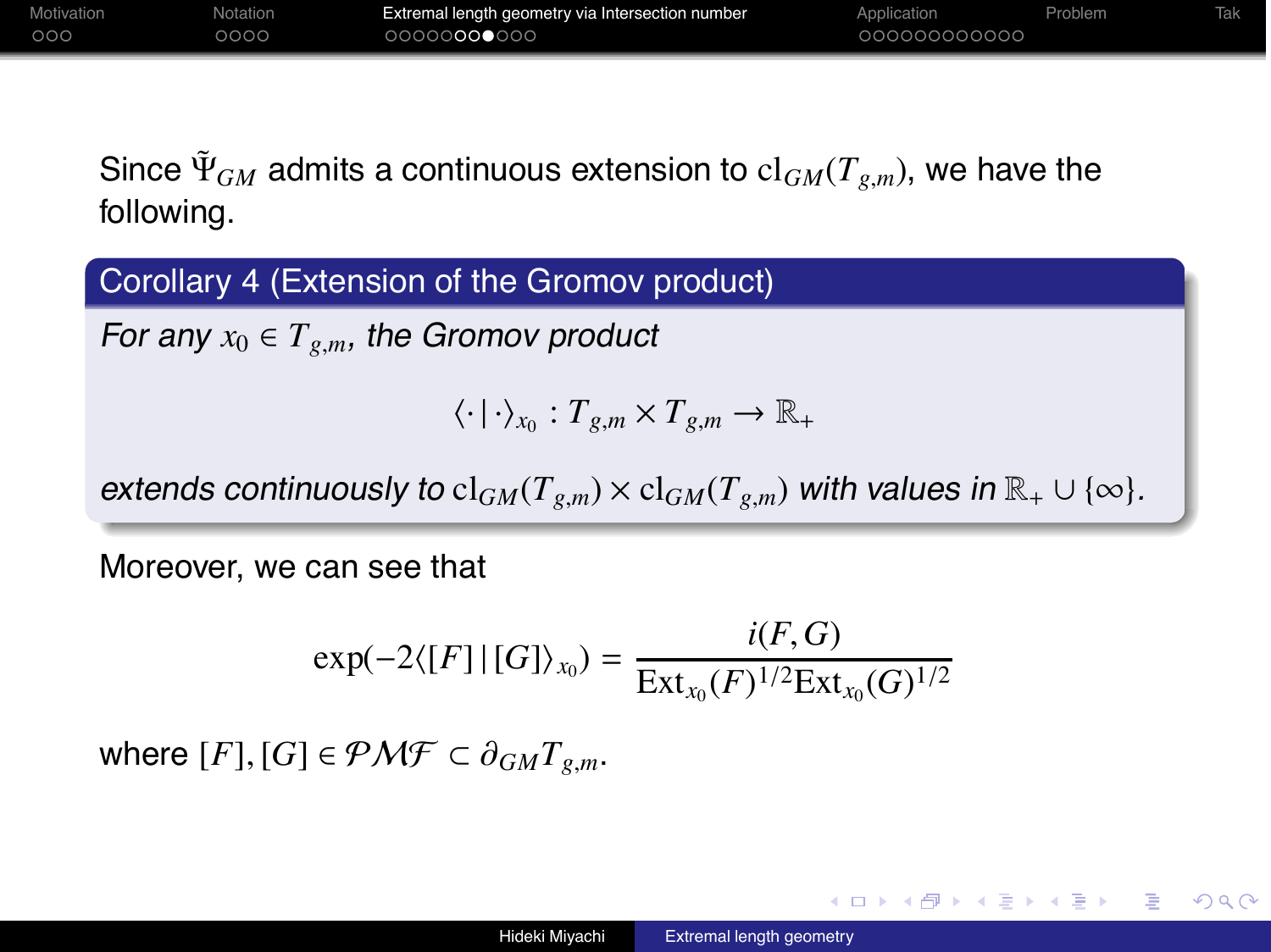| Motivation<br>000   | Notation<br>0000 | Extremal length geometry via Intersection number<br>00000000000 | Application<br>000000000000 | Problem | Tak |
|---------------------|------------------|-----------------------------------------------------------------|-----------------------------|---------|-----|
| Sketch of the proof |                  |                                                                 |                             |         |     |

A rough sketch of the proof is as follows:

(1) Construct systems of "nice neighborhoods" of points of C*GM* to show that the family  $\{\mathcal{E}_y\}_{y \in T_{gm}}$  is equicontinuous on  $\mathcal{MF}$ , where we recall

$$
\mathcal{E}_y(F) = \left\{ \frac{\text{Ext}_y(F)}{K_y} \right\}^{1/2} = e^{-d_T(x_0, y)} \text{Ext}_y(F)^{1/2}.
$$

(2) Then, the family  $\{\mathcal{E}_v\}_{v \in T_{g,m}}$  is a normal family as a family of continuous functions on  $M\mathcal{F}$ . Hence, we have a family  ${\{\mathcal{E}_p \mid p \in \text{cl}_{GM}(T_{g,m})\}}$  of continuous functions. We can see that

$$
\tilde{\Psi}_{GM}: \, cl_{GM}(T_{g,m}) \ni p \mapsto [\mathcal{S} \ni \alpha \mapsto \mathcal{E}_p(\alpha)] \in C_{GM} \subset \mathbb{R}_+^{\mathcal{S}}
$$

is continuous, which implies Theorem 3.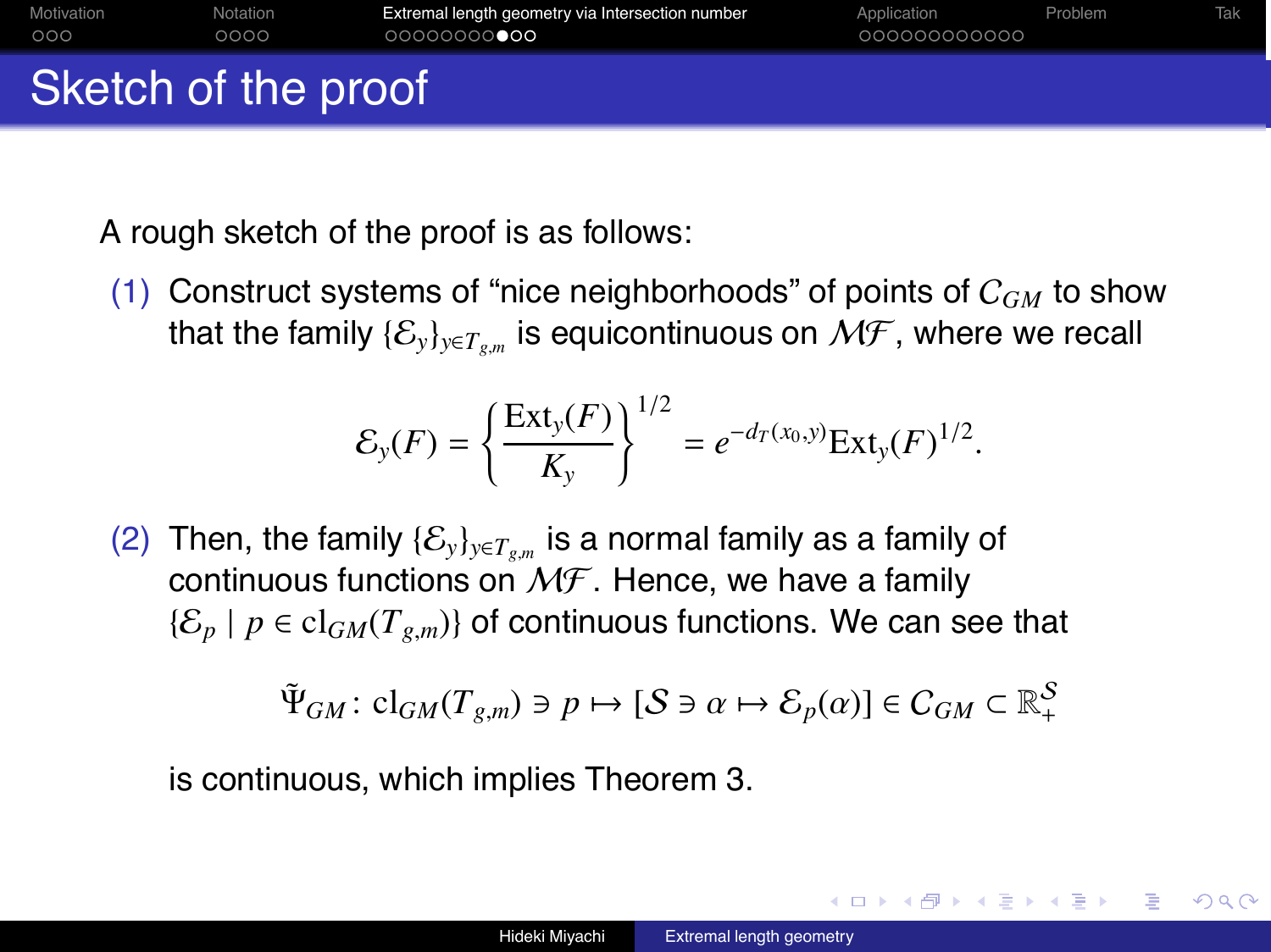Motivation **Notation Extremal length geometry via Intersection number** Application **Problem** Tak nnn  $0000$ 00000000000

∢ ロ ▶ ( 何 ) ( ミ ) ( ミ )

Notice that proj  $\circ \Psi_{GM} = \Phi_{GM} : cl_{GM}(T_{g,m}) \to cl_{GM}(T_{g,m})$  is a homeomorphism. Hence, any element in  $C_{GM}$  is written as  $t \cdot \Psi_{GM}(p)$ with  $t \geq 0$  and  $p \in \text{cl}_{GM}(T_{g,m})$ .

(3) We define the intersection number on  $C_{GM} \times \mathcal{MF}$  by

$$
i(t \cdot \tilde{\Psi}_{GM}(p), F) = t\mathcal{E}_p(F).
$$

We can see that the intersection number coincides with the original intersection number on  $M \to M \to M$ .

(4) We define the extremal length of  $a \in C_{GM}$  on  $y \in T_{GM}$  by

$$
Ext_{\mathfrak{y}}(\mathfrak{a}) = t^2 \sup_{F \in \mathcal{MF}} \frac{i(\mathfrak{a}, F)}{Ext_{\mathfrak{y}}(F)^{1/2}}
$$

where  $v = t \tilde{\Psi}_{GM}(y)$  for  $t \ge 0$  and  $y \in T_{g,m}$ . Notice from Minsky's inequality and Gardiner-Masur's work, when  $a \in \mathcal{MF}$ , the above extremal length coincides with the original extremal length.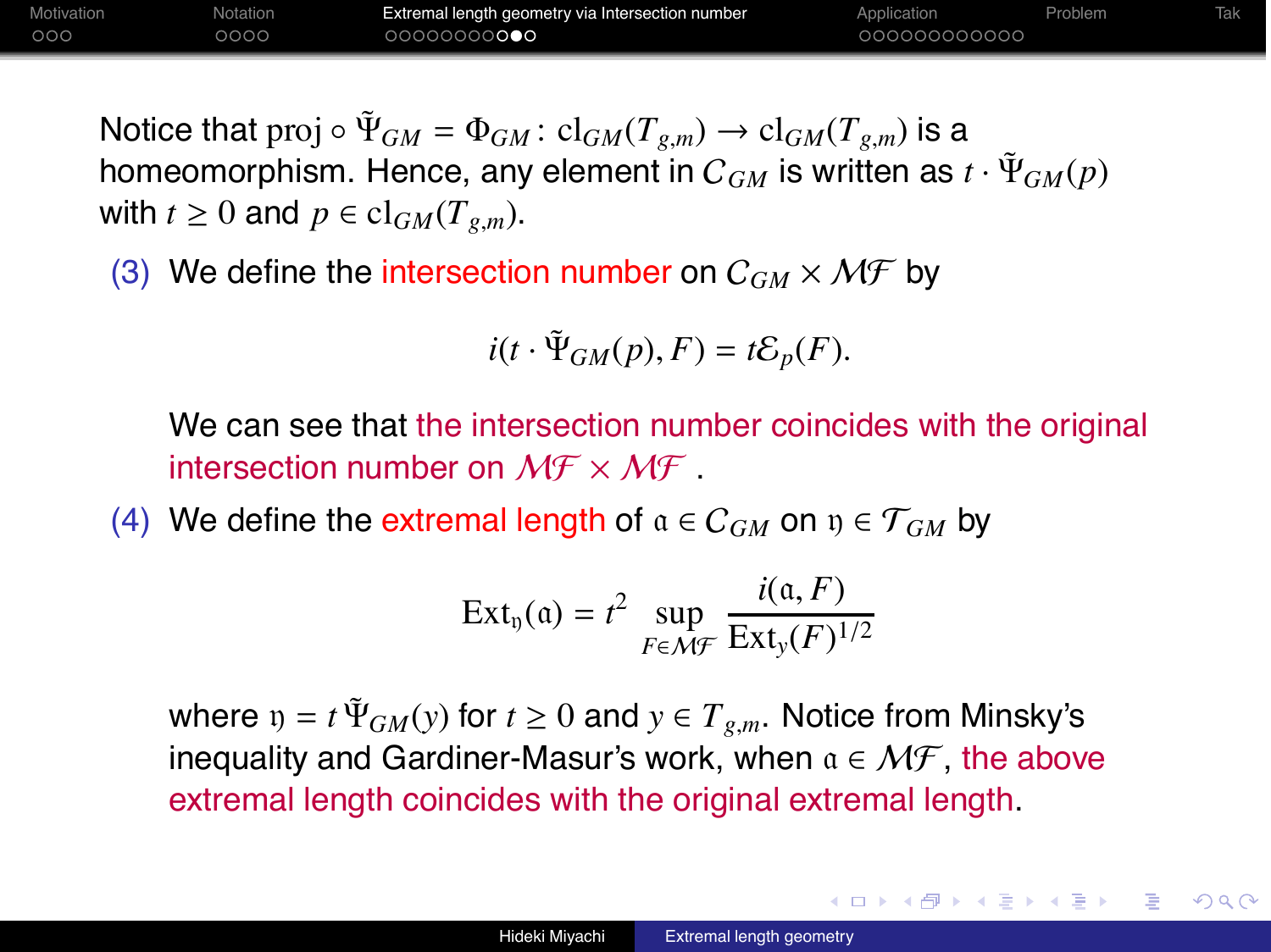| Motivation | Notation | Extremal length geometry via Intersection number | Application  | Problem |  |
|------------|----------|--------------------------------------------------|--------------|---------|--|
| 000        | 2000     | ○○○○○○○ <b>○○○</b>                               | 000000000000 |         |  |

(5) We re-define intersection number on  $T_{GM} \times C_{GM}$  and a function on C*GM* by  $\overline{2}$ 

$$
i(\mathfrak{y}, \mathfrak{a}) = \mathcal{E}_{\mathfrak{y}}(\mathfrak{a}) = \left\{ \frac{\operatorname{Ext}_{\mathfrak{y}}(\mathfrak{a})}{K_{y}} \right\}^{1/2}
$$

where  $y = t \Psi_{GM}(y)$  ( $t \ge 0$  and  $y \in T_{g,m}$ ).

(6) We can check that

$$
i(\tilde{\Psi}_{GM}(y),\tilde{\Psi}_{GM}(z))=\exp(-2\langle y\,|\,z\rangle_{x_0})
$$

for  $y, z \in T_{g,m}$ , which implies our intersection number on  $\mathcal{T}_{GM} \times \mathcal{T}_{GM}$ is symmetric.

(7) As before, we construct 'nice neighborhoods" for points in C*GM* to show that for any fixed  $R > 0$ , the family

$$
\{\mathcal{E}_{v} \mid v = t \tilde{\Psi}_{GM}(y) \text{ for } y \in T_{g,m}, 0 \le t \le R\}
$$

is a normal family as a family of continuous functions on C*GM*, and we can see that the intersection number defined in (5) extends on  $C_{GM} \times C_{GM}$  with desired properties.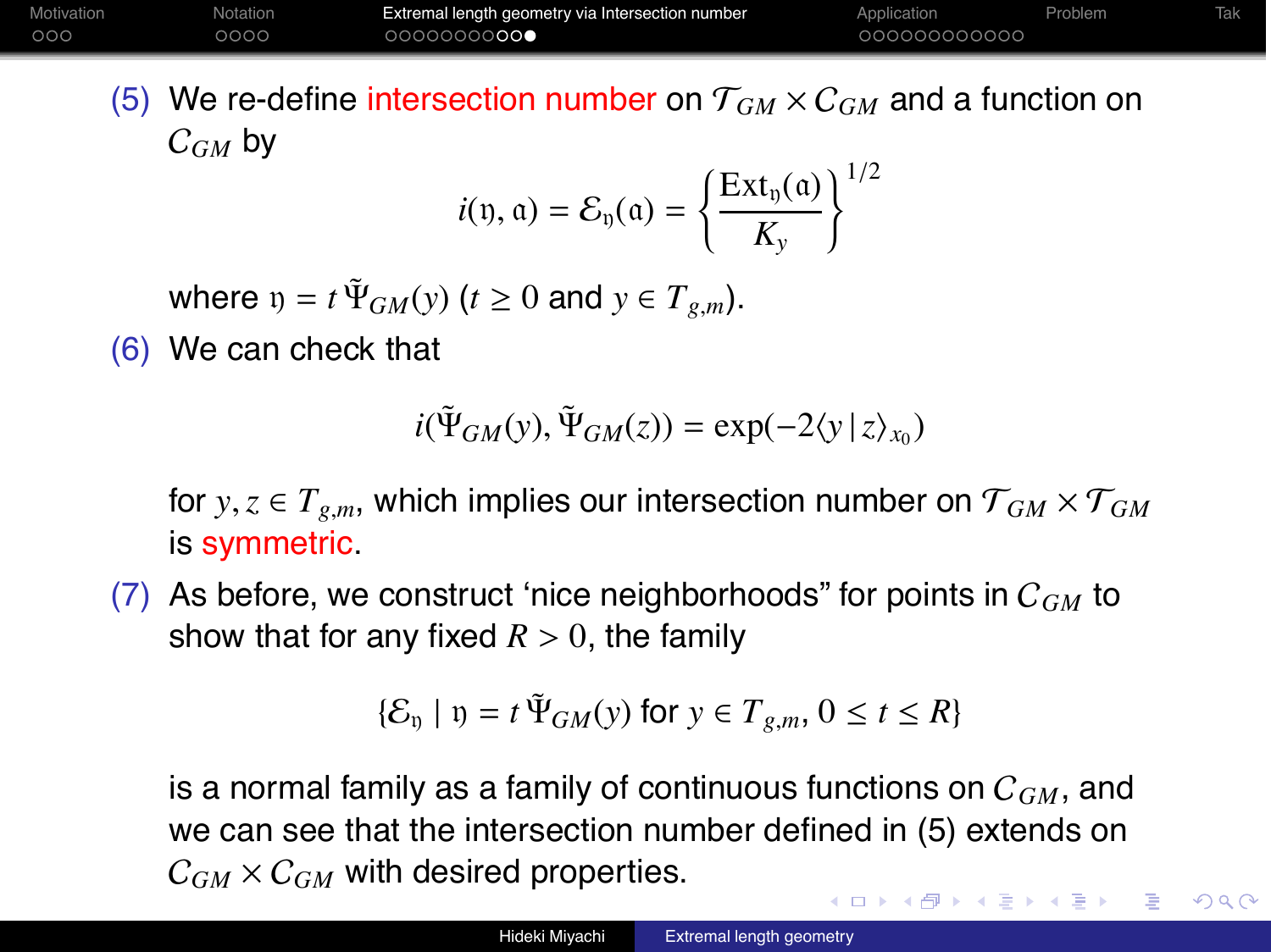| Motivation | Notation | Extremal length geometry via Intersection number | Application           | Problem | <b>Tak</b> |
|------------|----------|--------------------------------------------------|-----------------------|---------|------------|
| 000        | 0000     | 00000000000                                      | $\bullet$ 00000000000 |         |            |
|            |          |                                                  |                       |         |            |

# Characterization of isometries

As an application, we can see the following.

### Theorem 5 (Royden, Earle, Kra, Ivanov, Markovic)

When  $(g, m) \neq (1, 2)$ , any isometry on  $(T_{g,m}, d_T)$  is induced from a homeomorphism on the base surface. Furthermore, when the isometry is holomorphic, the corresponding homeomorphism is orientation-preserving.

The latter part of the theorem in our proof is due to a joint work with R. Mineyama.

Our proof is somewhat modeled on the Ivanov's proof. However, since we use the boundary of Teichmüller space, we can obtain a rigidity result of more coarser mappings than isometries to obtain the characterization.

つへへ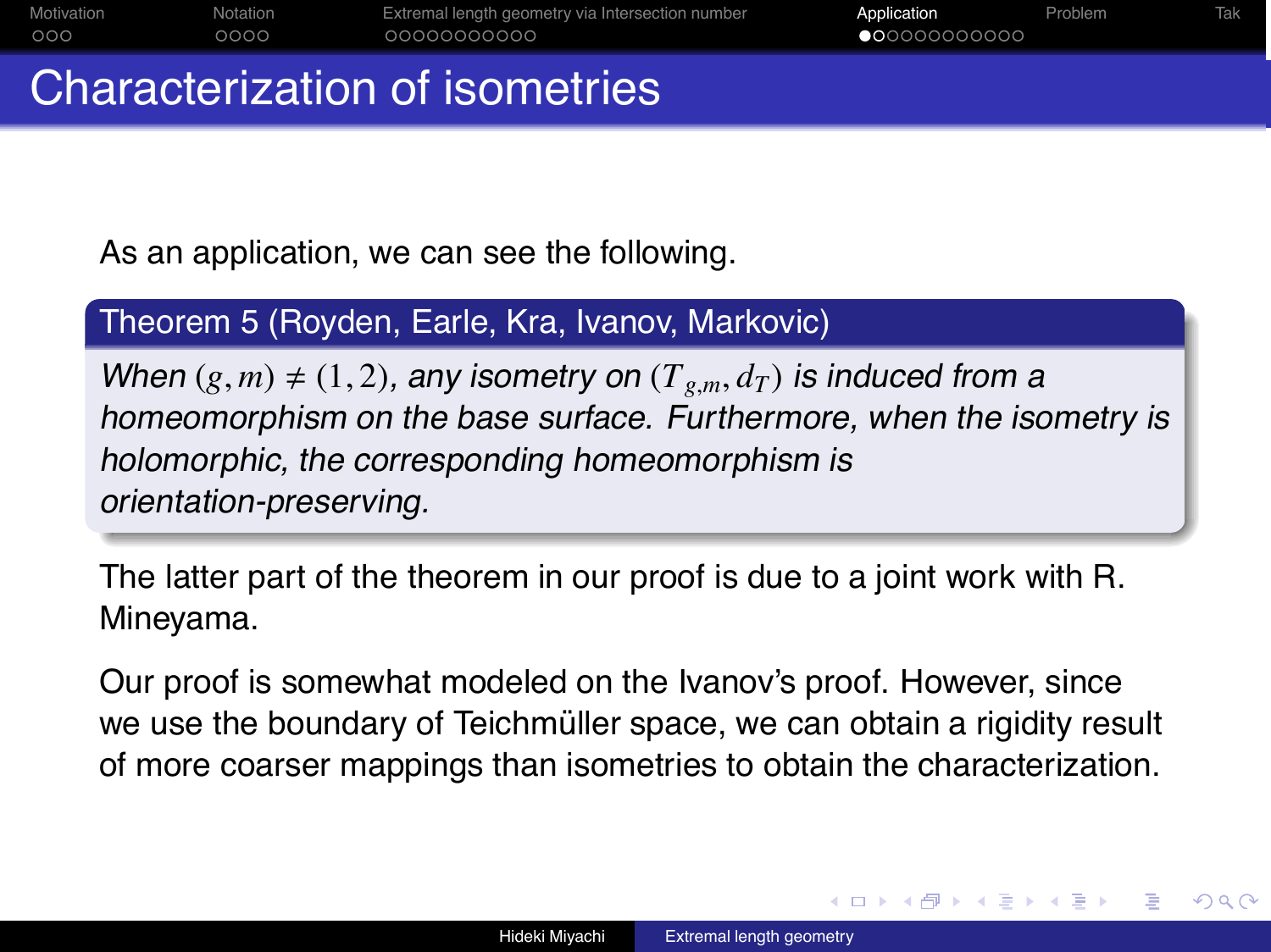| Motivation | Notation | Extremal length geometry via Intersection number | Application | Problem | Tak |
|------------|----------|--------------------------------------------------|-------------|---------|-----|
| 000        | 0000     | 00000000000                                      | 00000000000 |         |     |
|            |          |                                                  |             |         |     |

Our proof of the characterization of holomorphic automorphisms is rather technical. We omit the detail here.

The idea is as follows :

- We consider the Maskit embedding of Teichmüller space. By applying H. Shiga and H. Tanigawa's argument, we can analyze the behavior of geodesic rays in the Gardiner-Masur compactification to show that the restriction of the induced homeomorphism to any subsurface of type  $(1, 1)$  or  $(0, 4)$  is orientation-preserving.
- **2** We also apply F. Luo's characterization for orientability to show that the induced homeomorphism is orientation-preserving.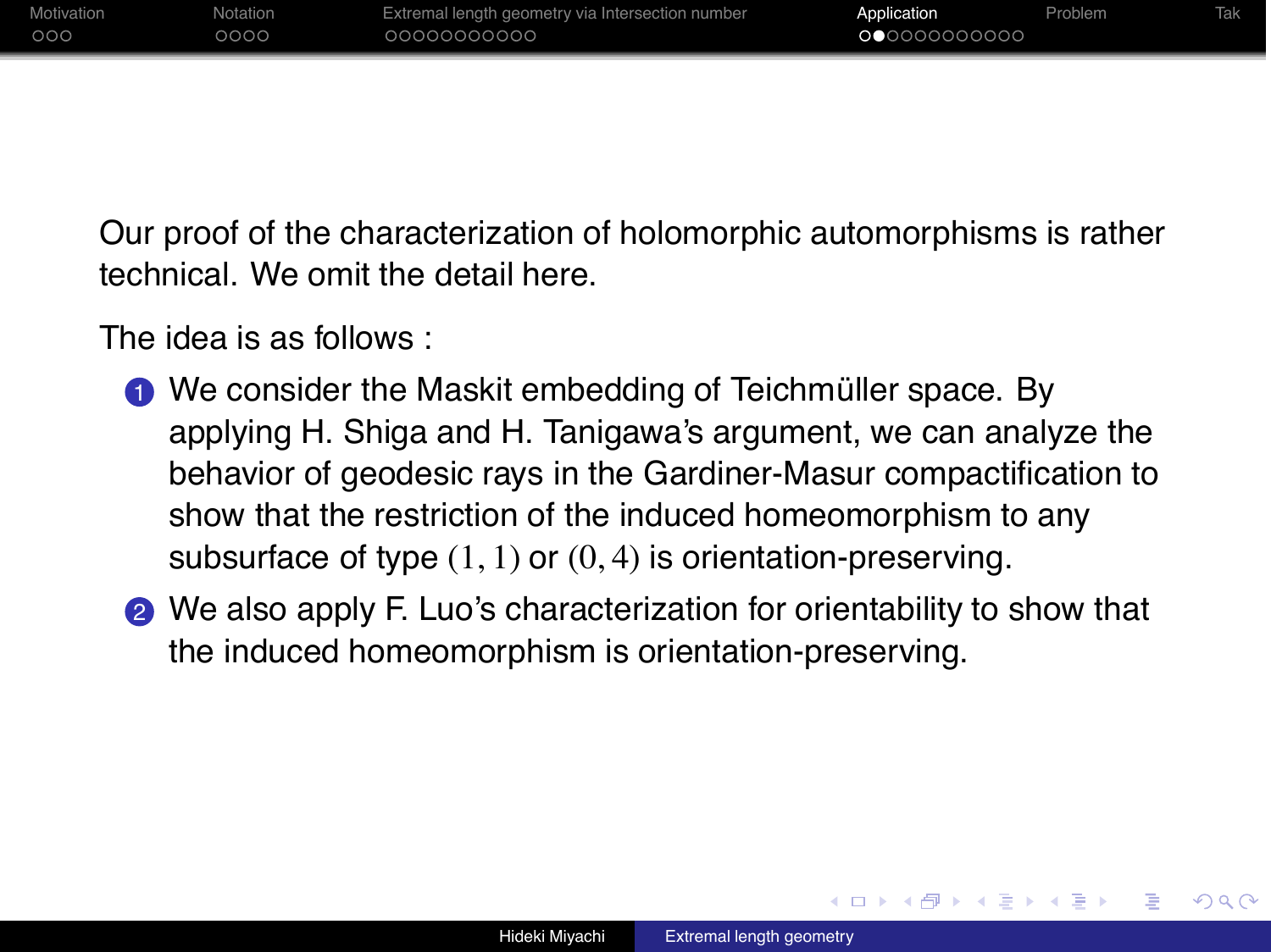| 000        | റററെ     | 00000000000                                      | 00000000000 |         |     |
|------------|----------|--------------------------------------------------|-------------|---------|-----|
| Motivation | Notation | Extremal length geometry via Intersection number | Application | Problem | Tak |

# Rigidity theorem

A mapping  $\omega$ :  $(M, d_M) \rightarrow (M, d_M)$  is called a mapping of bounded distortion for triangles if there are constants  $D_1, D_2 > 0$  such that

$$
\frac{1}{D_1}\langle x \, | \, y \rangle_z - D_2 \le \langle \omega(x) \, | \, \omega(y) \rangle_{\omega(z)} \le D_1\langle x \, | \, y \rangle_z + D_2 \quad \text{for } x, y, z \in M
$$

A mapping  $\omega'$ :  $(M, d_M) \rightarrow (M, d_M)$  is said to be a quasi-inverse of  $\omega$  if

$$
\sup_{x \in M} \{ d_M(x, \omega \circ \omega'(x)), d_M(x, \omega' \circ \omega(x)), \} \le D_3
$$

for some  $D_3 > 0$ .

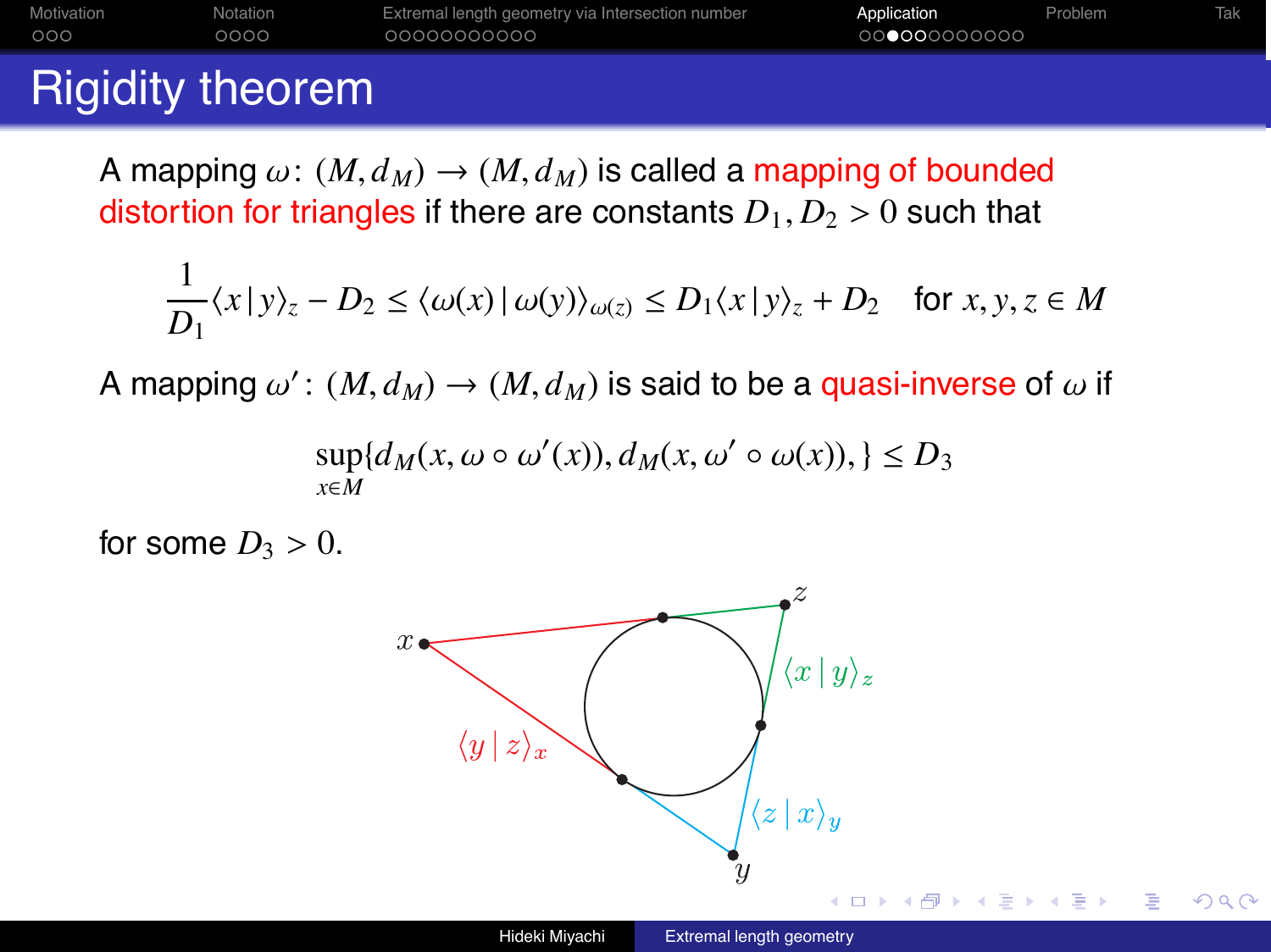## Theorem 6 (Rigidity)

Let  $\omega: T_{g,m} \to T_{g,m}$  be a mapping of bounded distortion for triangles. Suppose that

- $\bullet$   $\omega$  admits a quasi-inverse  $\omega'$ .
- Both  $\omega$  and  $\omega'$  extend continuously to  $cl_{GM}(T_{g,m})$ .

Then,  $\omega$  preserves  $S \subset \mathcal{PMF} \subset \partial_{GM}T_{g,m}$  and induces an automorphism on the complex of curves of the base surface *X*.

### Notice that

- (L. Liu and W. Su) Any isometry on  $T_{g,m}$  extends homeomorphically to  $cl_{GM}(T_{gm})$ .
- (Clear) Any isometry on  $T_{g,m}$  is a mapping of bounded distortion for triangles with a quasi-inverse.

Hence, from the above theorem, any isometry on  $T_{g,m}$  induces an automorphism on the complex of curves, and hence induces a homeomorphism on the base surface if  $(g, m) \neq (1, 2)$ .

◆ ロ ▶ → 伊 ▶ → ヨ ▶ → ヨ ▶ →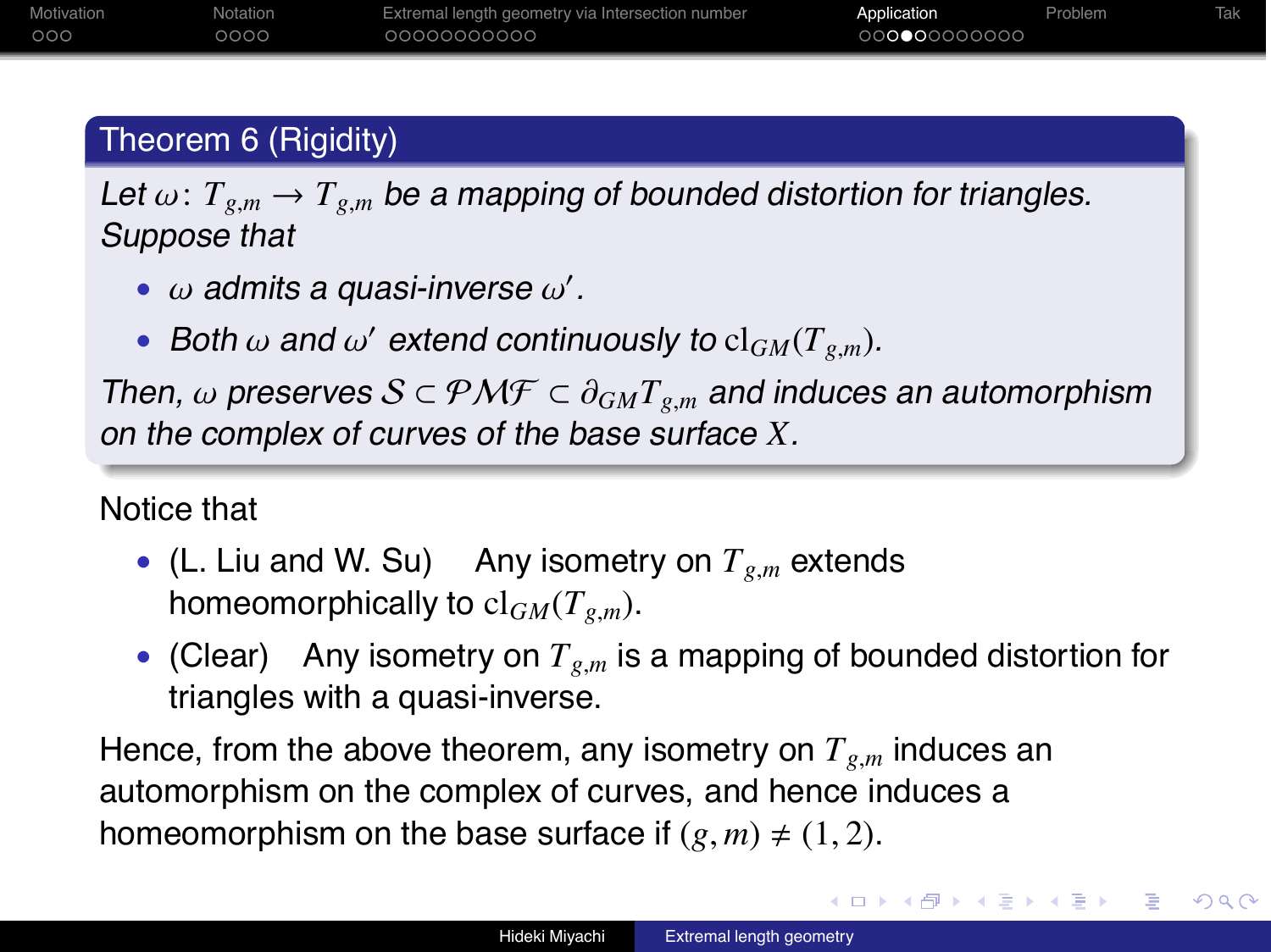| Motivation | Notation | Extremal length geometry via Intersection number | Application  | Problem |  |
|------------|----------|--------------------------------------------------|--------------|---------|--|
| 000        | 0000     | 0000000000                                       | 000000000000 |         |  |

# Action of MCG<sup>∗</sup> (*X*)

We assume that *X* has an anti-conformal involution  $j_0$ . Then,  $h \in \text{MCG}^*(X)$  acts on  $T_{g,m}$  by

$$
h_*(Y, f) = \begin{cases} (Y, f \circ h^{-1}) & (h \text{ is ori. pres.})\\ (Y^*, r_Y \circ f \circ j_0 \circ \psi_h^{-1}) & (h \text{ is ori. rev.}) \end{cases}
$$

#### where

- *Y*<sup>∗</sup> is the mirror image of *Y*,
- $r_Y: Y \to Y^*$  is the anti-conformal mapping induced by the identity mapping on the underlying surface of *Y*, and
- $\psi_h: X \to X$  is an orientation preserving homeomorphism satisfying  $h = \psi_h \circ i_0$  (in homotopy sense).

We can see

- The action of  $h \in \text{MCG}^*(X)$  is isometric on  $(T_{g,m}, d_T)$ .
- The extension of the action of  $h \in \text{MCG}^*(X)$  to  $\partial_{GM}T_{g,m}$  preserves S, and it coincides with  $\alpha \mapsto h(\alpha)$  on S.

∢ ロ ▶ ( 何 ) ( ミ ) ( ミ )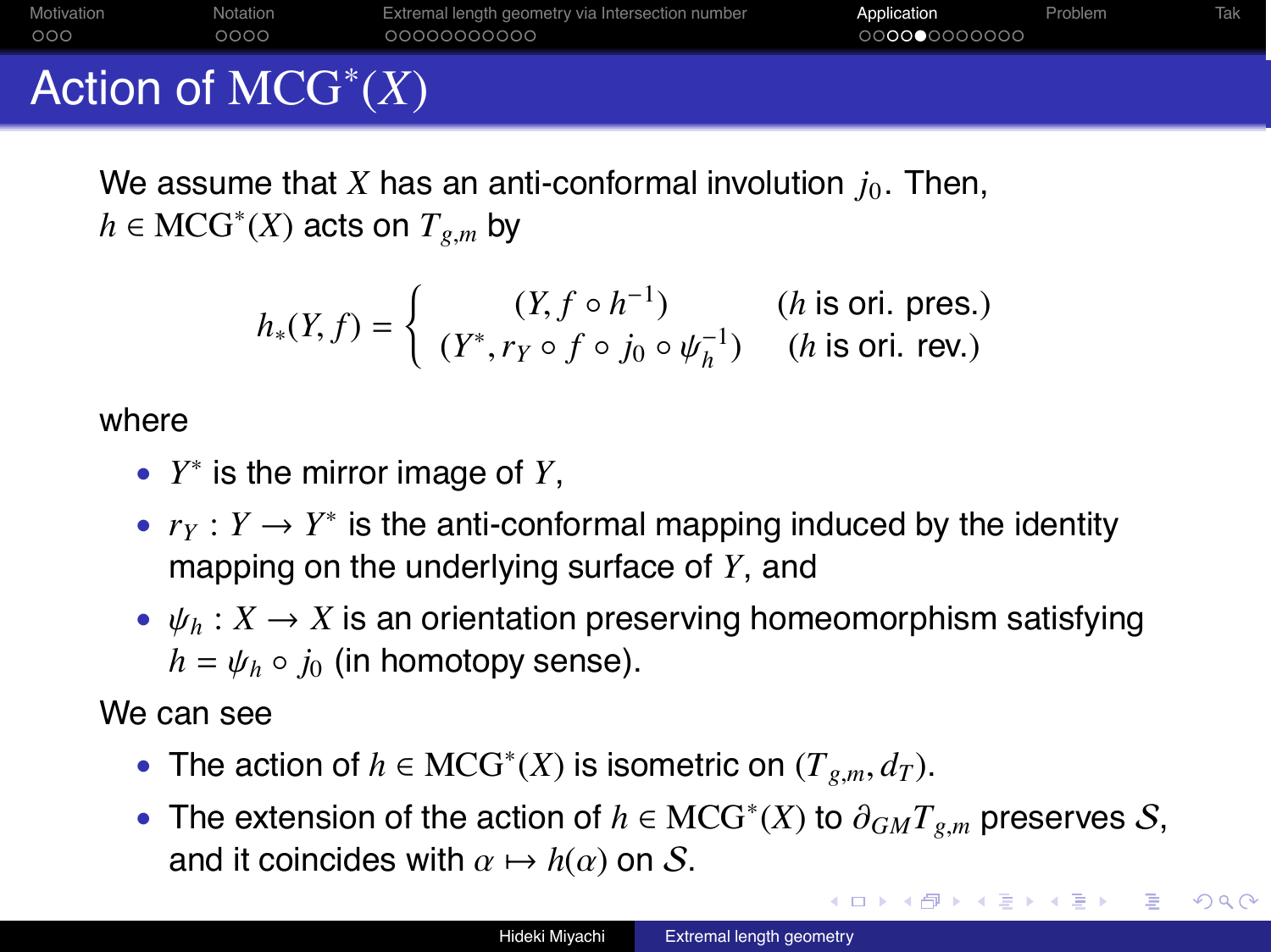

## Characterization of isometries from Rigidity theorem

Let  $\omega \in \text{Isom}(T_{g,m}, d_T)$ . A difficult part in the proof is to show the surjectivity of the canonical homomorphism  $\mathrm{MCG}^*(X) \to \mathrm{Isom}(T_{g,m}, d_T)$ .

- (1) From Rigidity theorem,  $\omega$  induces an automorphism of the complex of curves of *X*.
- (2) From the topological assumption of *X*, such automorphism is induced from a homeomorphism *h* on *X* (Ivanov, Korkmaz, Luo).
- (3) From the density of S in  $\mathcal{PMF}$ ,  $\omega \circ h_*^{-1}$  is the identity on  $P\mathcal{M}\mathcal{F} \subset \partial_{GM}T_{\varrho m}$ .
- (4) Then,  $\omega \circ h_*^{-1}$  is the identity on  $T_{g,m}$  and hence  $\omega = h_*$ .

#### Remark 1

The proof (especially, of step (4)) is modeled on the Ivanov's proof. However, the situations are different. In fact, he discusses with the "exponential maps", while we discuss with the GM compactification.

 $2Q$ 

∢ ロ ▶ ( 何 ) ( ミ ) ( ミ )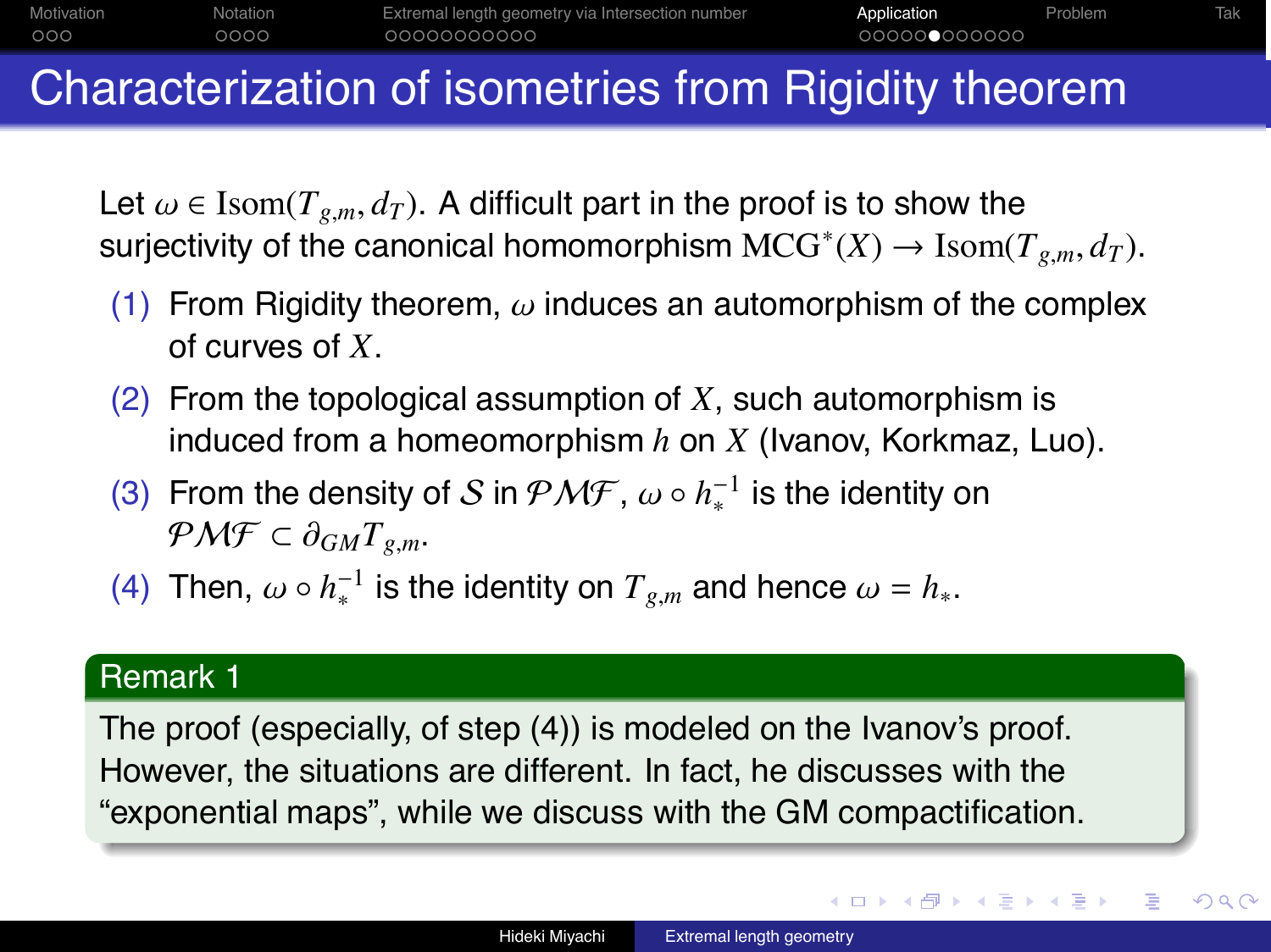| Motivation | Notation | Extremal length geometry via Intersection number | Application  | Problem | Tak: |
|------------|----------|--------------------------------------------------|--------------|---------|------|
| 000        | 0000     | 00000000000                                      | 000000000000 |         |      |
|            |          |                                                  |              |         |      |

# Sketch of the proof of Rigidity theorem

Define the null space of  $a \in C_{GM}$  by

 $\mathcal{N}(\mathfrak{a}) = \{ \mathfrak{b} \in C_{GM} \mid i(\mathfrak{a}, \mathfrak{b}) = 0 \}.$ 

We first notice the following characterization via null set.

Proposition 4.1 (Characterization of points in  $\mathcal{PMF}_0$  via  $\mathcal{MF})$ 

For  $[G] \in \mathcal{PMF}$ , the following hold.

- (Ivanov)  $N(G) \cap \mathcal{MF}$  is of codimension 1 if and only if  $[G] \in \mathcal{S}$ .
- (By definition)  $N(G) \cap \mathcal{MF}$  is of dimension 1 if and only if  $[G] \in \mathcal{PMF}^{UE}$ . In this case,  $\mathcal{N}(G) \cap \mathcal{MF} = \{tG \mid t \geq 0\}.$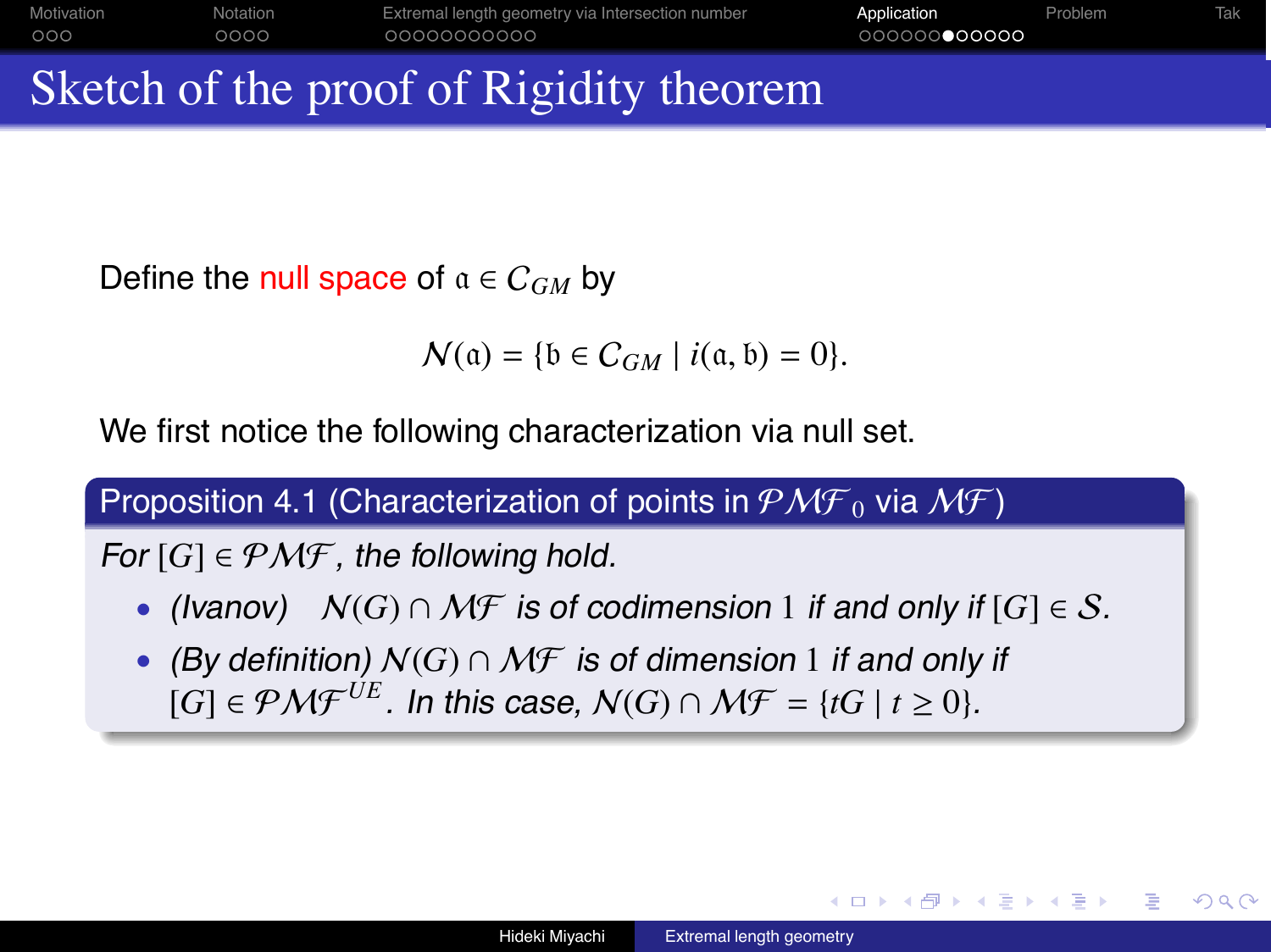| Motivation | Notation | Extremal length geometry via Intersection number | Application  | Problem | Tak |
|------------|----------|--------------------------------------------------|--------------|---------|-----|
| 000        | 0000     | 00000000000                                      | 000000000000 |         |     |
|            |          |                                                  |              |         |     |

## Basic property of the intersection number

Our intersection number satisfies the following expected property.

### Proposition 4.2 (Basic property)

- For  $a \in C_{GM}$ ,  $N(a) = \{0\}$  if and only if  $a \in \mathcal{T}_{GM}$ .
- If  $a \in \tilde{\partial}_{GM}$ ,  $a \in \mathcal{N}(a)$ . Namely,  $i(a, a) = 0$  for  $a \in \tilde{\partial}_{GM}$ .
- For any  $a \in \tilde{\partial}_{GM}$ ,  $\mathcal{N}(a) \cap \mathcal{MF} \neq \{0\}$ .

### Proposition 4.3 (Characterization of u.e. in C*GM*)

For  $a \in C_{GM}$  – {0}, the following are equivalent.

- (1) There is a  $b \in C_{GM} \{0\}$  with  $N(a) = \{tb \mid t > 0\}$ .
- (2)  $N(a) = \{t \cdot a \mid t \ge 0\}$
- (3)  $a \in \mathcal{MF}$  and  $a$  is a uniquely ergodic measured foliation.
- (4)  $N(a)$  contains a uniquely ergodic measured foliation.

つくい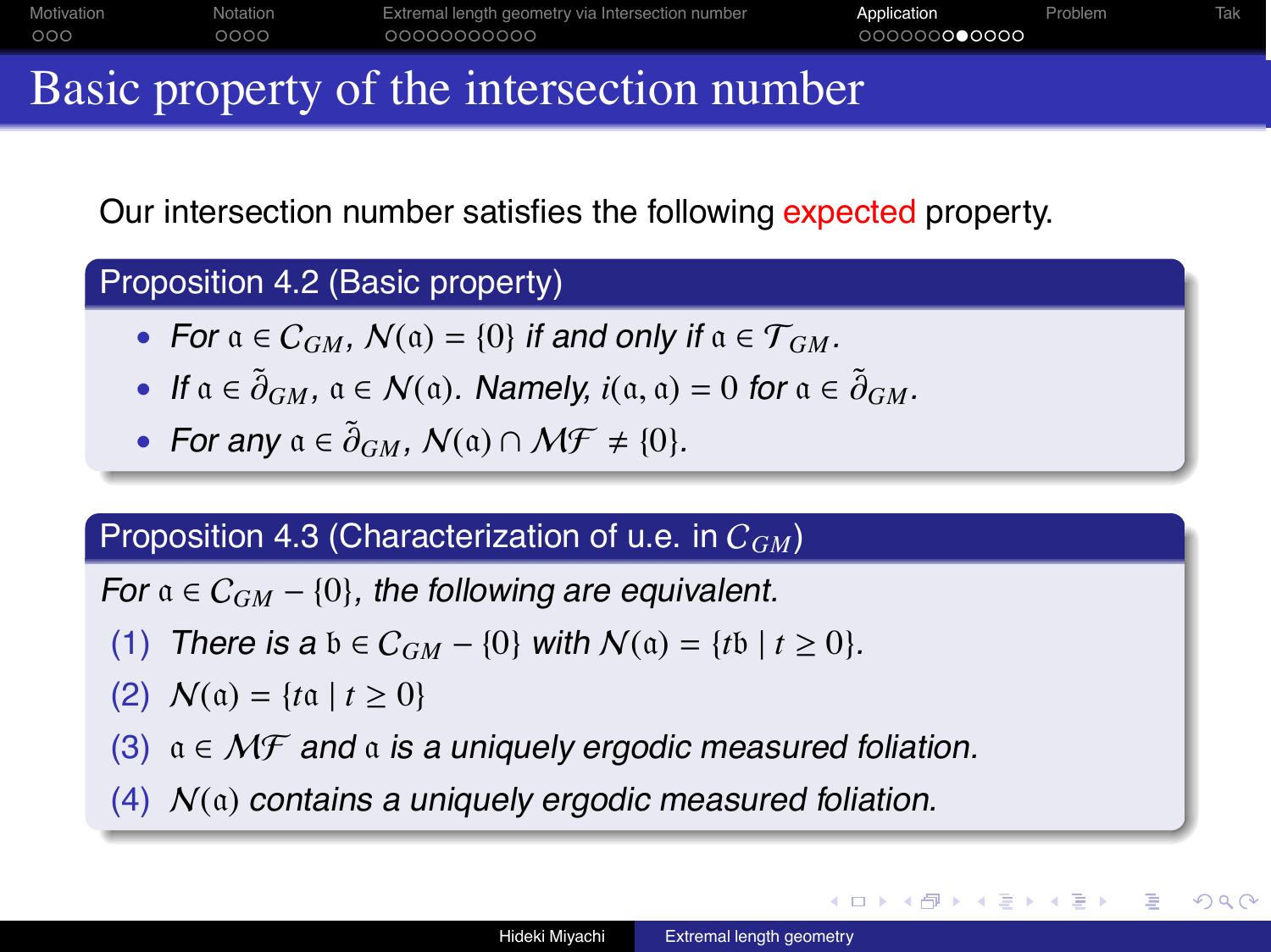Motivation **Notation** Extremal length geometry via Intersection number **Application** Problem Tak  $000$  $0000$ 00000000 ∩∩∩≏∩∩∩

# Sketch of the proof of Rigidity theorem

We identify  $\text{cl}_{GM}(T_{g,m})$  with the image under  $\tilde{\Psi}_{GM}$ . Extends  $\omega$  on  $C_{GM}$  by  $\omega(t\mathfrak{a}) = t\omega(\mathfrak{a})$  ( $\mathfrak{a} \in \Psi_{GM}(\mathrm{cl}_{GM}(T_{g,m}))$ ). From the assumption,

$$
\frac{1}{D_1}\langle x \, | \, y \rangle_z - D_2 \le \langle \omega(x) \, | \, \omega(y) \rangle_{\omega(z)} \le D_1 \langle x \, | \, y \rangle_z + D_2
$$
\n
$$
\sup_{x \in T_{g,m}} \{ d_T(x, \omega \circ \omega'(x)), d_T(x, \omega' \circ \omega(x)) \} \le D_3
$$

for all  $x, y, z \in T_{g,m}$ . Notice that  $i(\Psi_{GM}(y), \Psi_{GM}(z)) = \exp(-2\langle y | z \rangle_{x_0})$ . (1) We can see

$$
e^{-2D_2} J(p,q) i(p,q)^{D_1} \leq i(\omega(p), \omega(q)) \leq e^{2D_2} J(p,q) i(p,q)^{1/D_1}
$$

and

$$
e^{-2D_3} \, i(p,q) \leq i(p,\omega \circ \omega'(q)) \leq e^{2D_3} \, i(p,q)
$$

for  $p, q \in \text{cl}_{GM}(T_{g,m})$  with  $J(p,q) \neq 0$ .

(2) Applying the inequalities above,  $\omega \circ \omega'(N(\mathfrak{a})) \subset N(\mathfrak{a})$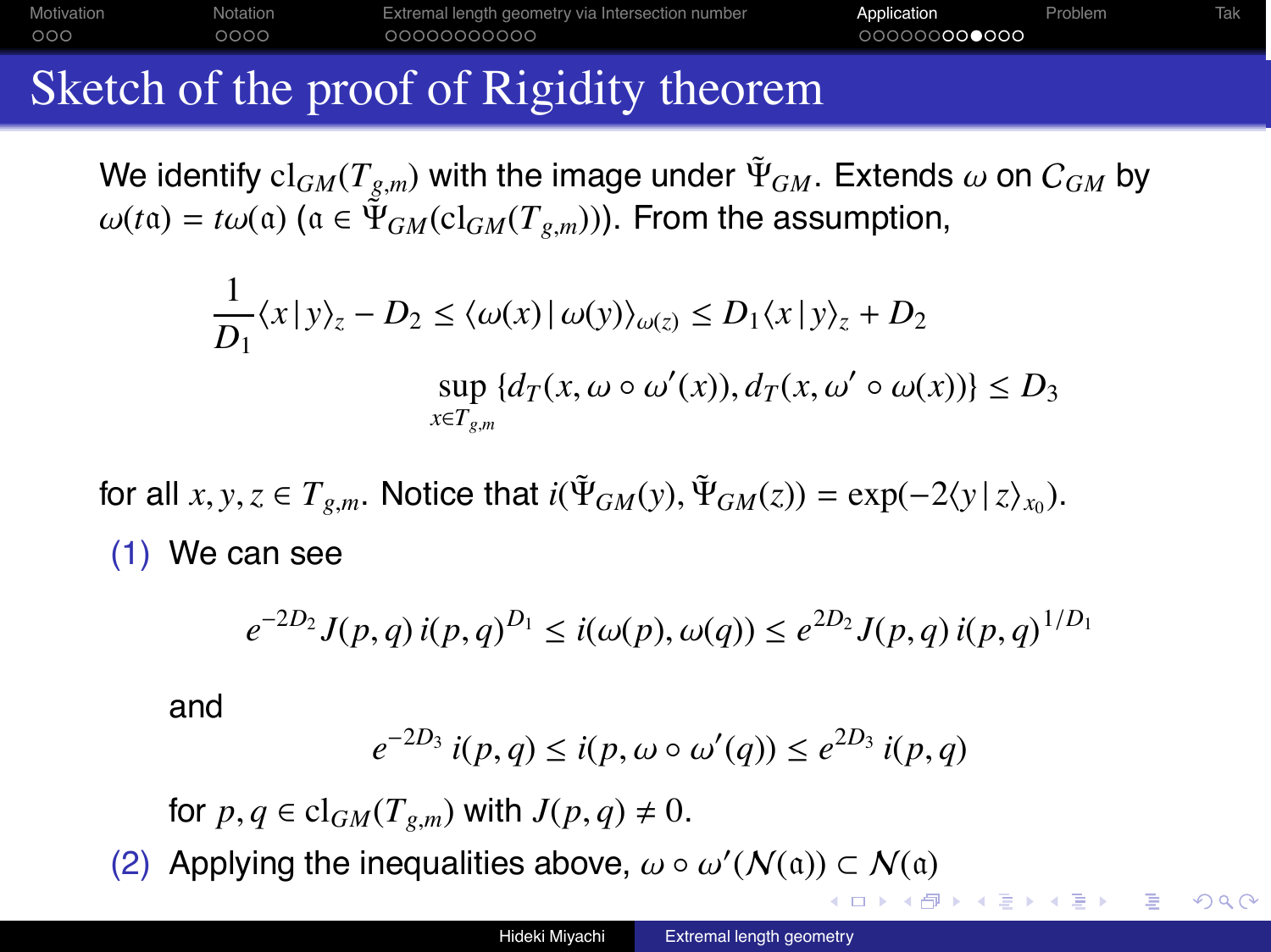| Motivation | Notation | Extremal length geometry via Intersection number | Application  | Problem | <b>Tak</b> |
|------------|----------|--------------------------------------------------|--------------|---------|------------|
| 000        | 0000     | 00000000000                                      | 000000000000 |         |            |

From (2) before, we have

 $\omega \circ \omega'(N(\mathfrak{a})) \subset N(\mathfrak{a}).$ 

(3) Let G be u.e. Then,  $N(G) = \{tG \mid t \ge 0\}$ . Therefore,

 $\omega \circ \omega'(G) \in \omega \circ \omega'(N(G)) = N(G) = \{tG \mid t \geq 0\},\$ 

and hence,  $\omega \circ \omega'([G]) = [G]$  for  $[G] \in \mathcal{PMF}^{UE}$ .

From the density of u.e. foliaitons in  $M\mathcal{F}$  (Consider the stable foliations of p.A's), we have

$$
\omega \circ \omega'([G]) = \omega' \circ \omega([G]) = [G]
$$

for all  $[G] \in \mathcal{PMF}$ .

In particular,  $\mathcal{MF}$  are contained in both  $\omega(\tilde{\partial}_{GM})$  and  $\omega'(\tilde{\partial}_{GM})$ .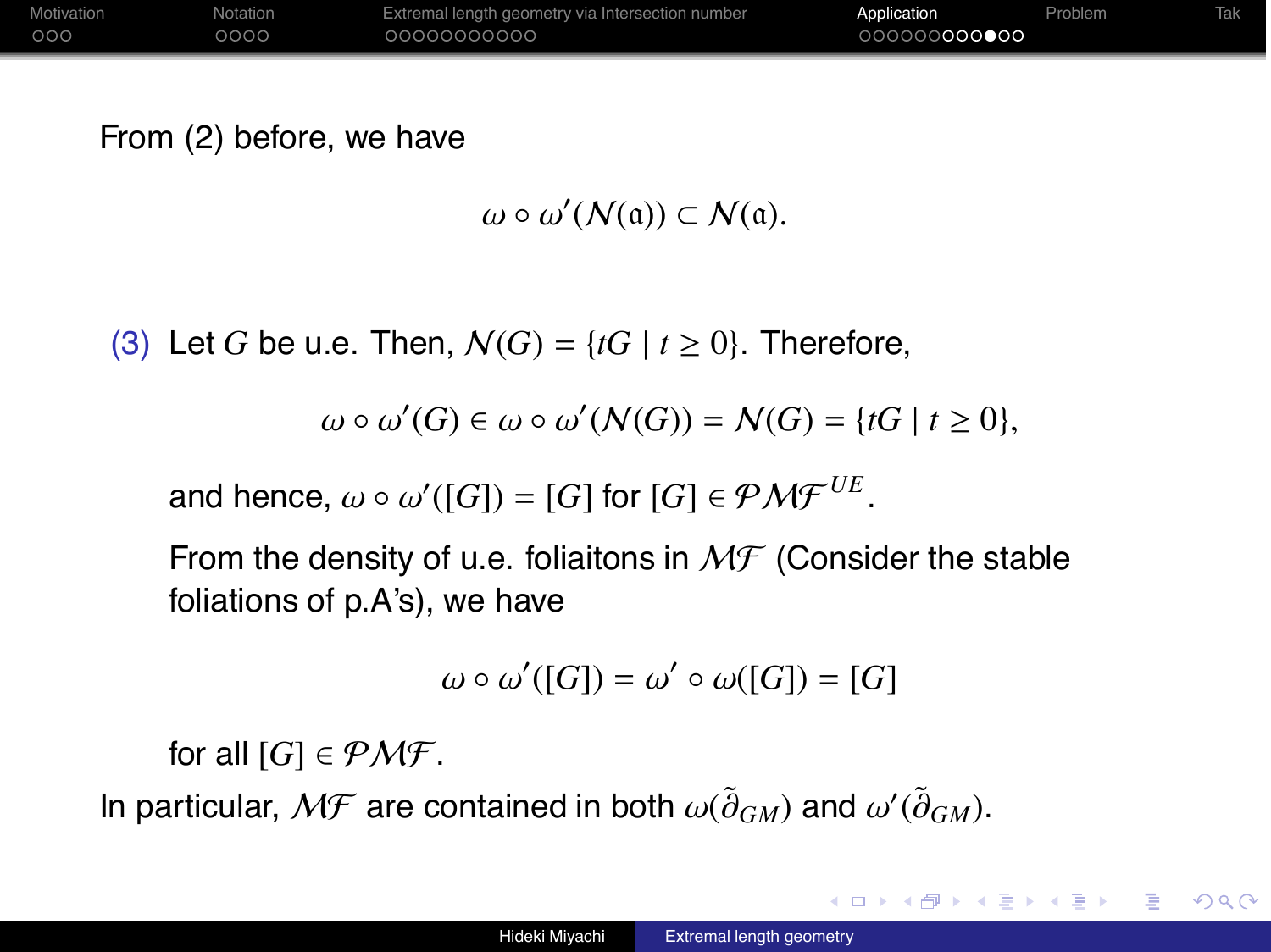| Motivation | Notation | Extremal length geometry via Intersection number | Application  | Problem |  |
|------------|----------|--------------------------------------------------|--------------|---------|--|
| 000        | 0000     | 00000000000                                      | 000000000000 |         |  |

From (1) above, we have

$$
e^{-2D_2} J(p,q) i(p,q)^{2D_1} \leq i(\omega(p), \omega(q)) \leq e^{2D_2} J(p,q) i(p,q)^{2/D_1}.
$$
  

$$
M \mathcal{F} \subset \omega(\tilde{\partial}_{GM}), \quad M \mathcal{F} \subset \omega'(\tilde{\partial}_{GM}).
$$

(4) We deduce  $\omega(P\mathcal{M}\mathcal{F}) = \omega'(P\mathcal{M}\mathcal{F}) = P\mathcal{M}\mathcal{F}$ . Indeed, let  $G \in \mathcal{M}\mathcal{F}$  be u.e., and take  $F \in \mathcal{N}(\omega(G)) \cap \mathcal{MF}$ . Let  $\mathfrak{a} \in \widetilde{\partial}_{GM}$  with  $F = \omega(\mathfrak{a})$ . Then,

 $i(\omega(\mathfrak{a}), \omega(G)) = i(F, \omega(G)) = 0.$ 

Hence  $i(\mathfrak{a}, G) = 0$  and  $\mathfrak{a} = tG$  for some  $t > 0$ .

This means that  $\omega(G) = t^{-1}F \in \mathcal{MF}$  and  $\omega(\mathcal{PMF}) \subset \mathcal{PMF}$ . Hence  $\omega$  is a homeomorphism on  $\mathcal{PMF}$ .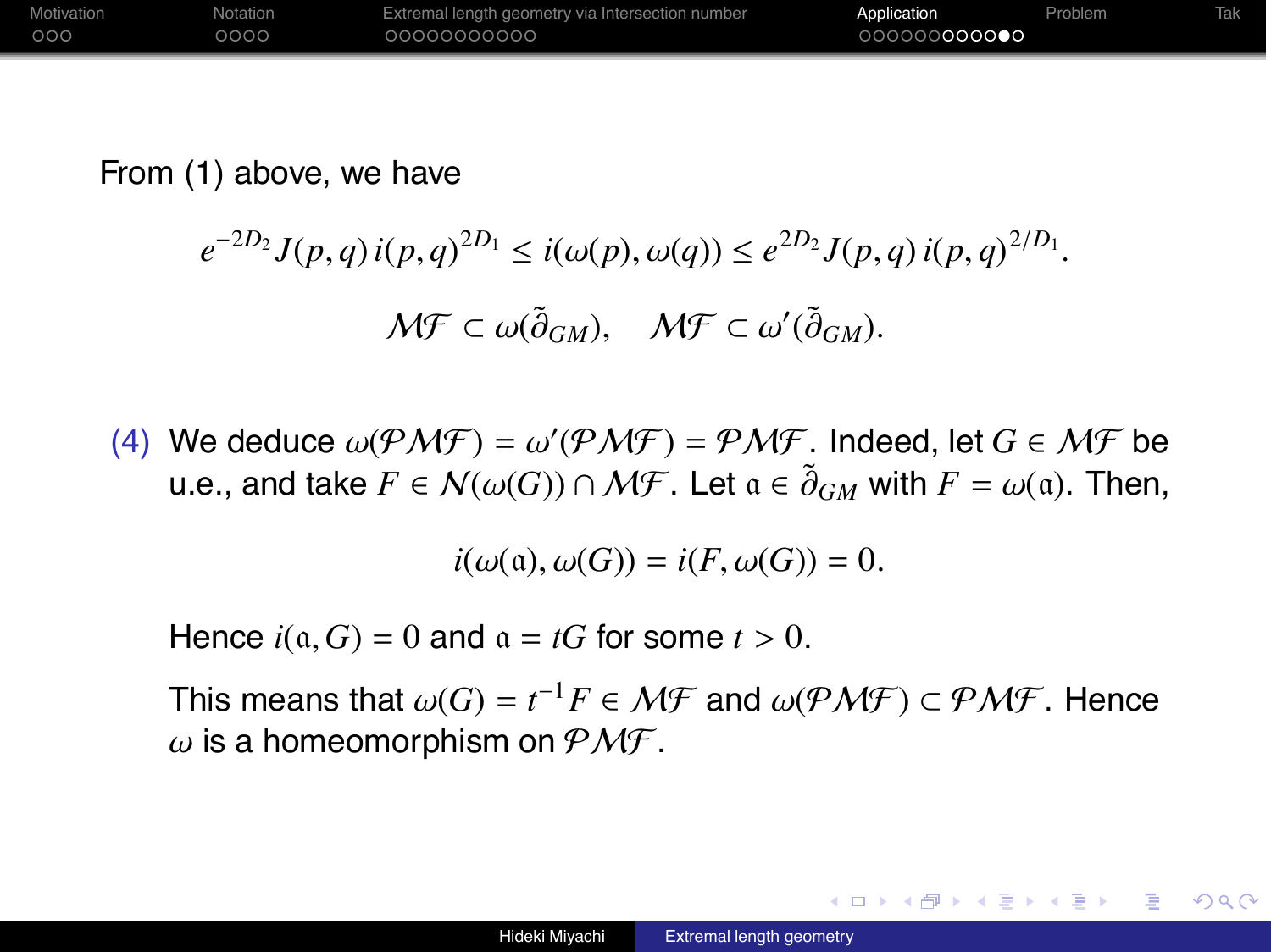| <b>Motivation</b> | Notation | Extremal length geometry via Intersection number | Application  | Problem | Tak |
|-------------------|----------|--------------------------------------------------|--------------|---------|-----|
| 000               | 0000     | 0000000000                                       | 00000000000● |         |     |

### Notice from (1) that

$$
e^{-2D_2} J(p,q) i(p,q)^{D_1} \leq i(\omega(p), \omega(q)) \leq e^{2D_2} J(p,q) i(p,q)^{1/D_1}
$$

and

$$
e^{-2D_3} i(p,q) \leq i(p, \omega \circ \omega'(q)) \leq e^{2D_3} i(p,q)
$$

for  $p, q \in \text{cl}_{GM}(T_{g,m})$  with  $J(p,q) \neq 0$ .

- (5)  $\omega$  preserves the null spaces in  $M\mathcal{F}$  and  $\omega(S) = S$  from the characterization of simple closed curves via the codimension of the null spaces.
- (6) By applying the inequalities above again, we have  $i(\omega(\alpha), \omega(\beta)) = 0$  if  $i(\alpha, \beta) = 0$  for  $\alpha, \beta \in S$  and  $\omega$  induces an automorphism of the complex of curves.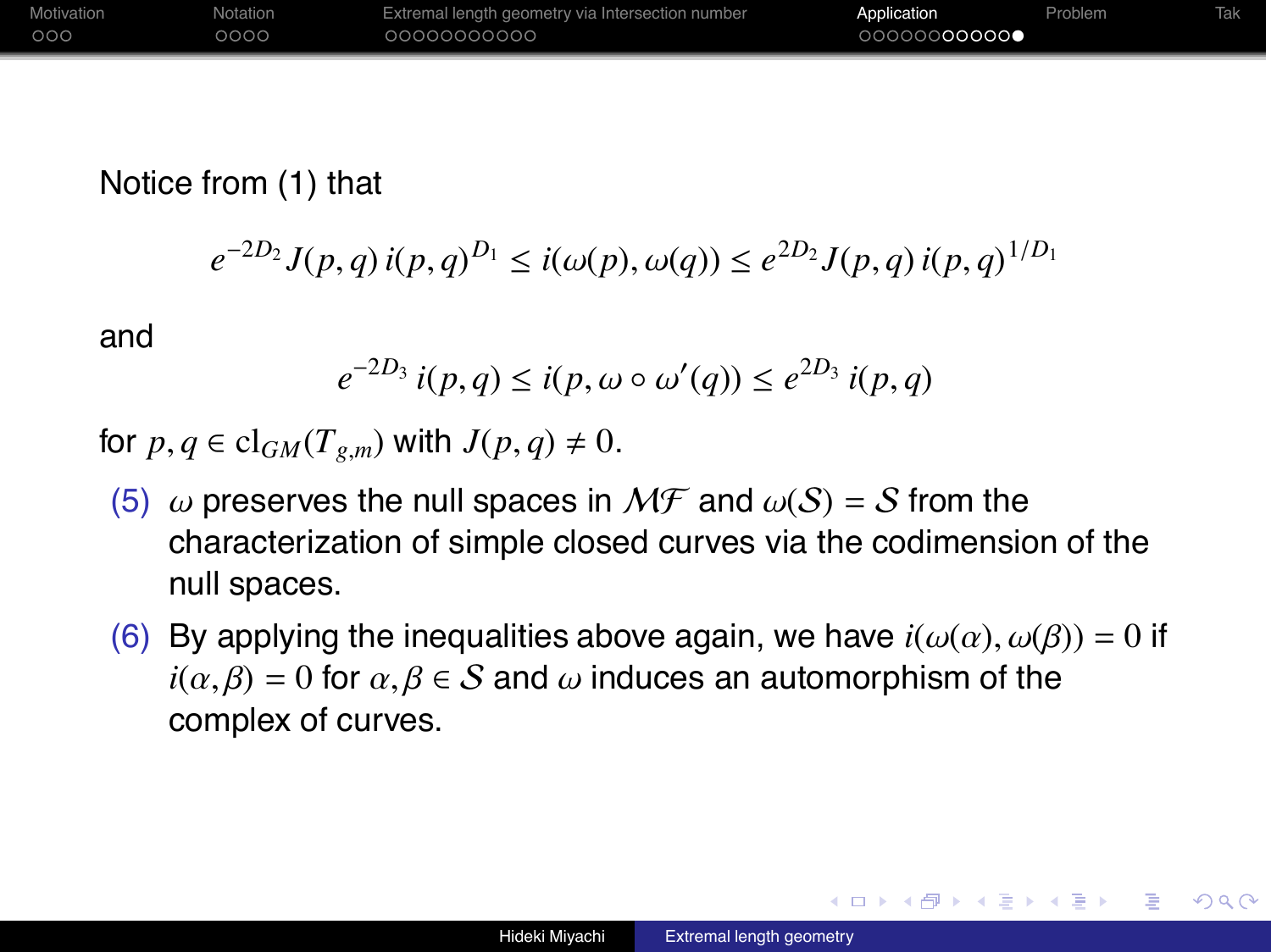| Motivation | Notation | Extremal length geometry via Intersection number | Application  | Problem |  |
|------------|----------|--------------------------------------------------|--------------|---------|--|
| 000        | 0000     | 00000000000                                      | 000000000000 |         |  |

However, one of the most important problem is still open .......

### Problem 1 (Geometric characterization)

What do geometric objects correspond to points in the Gardiner-Masur boundary?

Needless to say, in the case of the Thurston compactification, points in the boundary correspond to projective measured foliations. Geometric objects, projective measured foliations, are very useful and powerful tools.

All suggestions and comments are welcome !